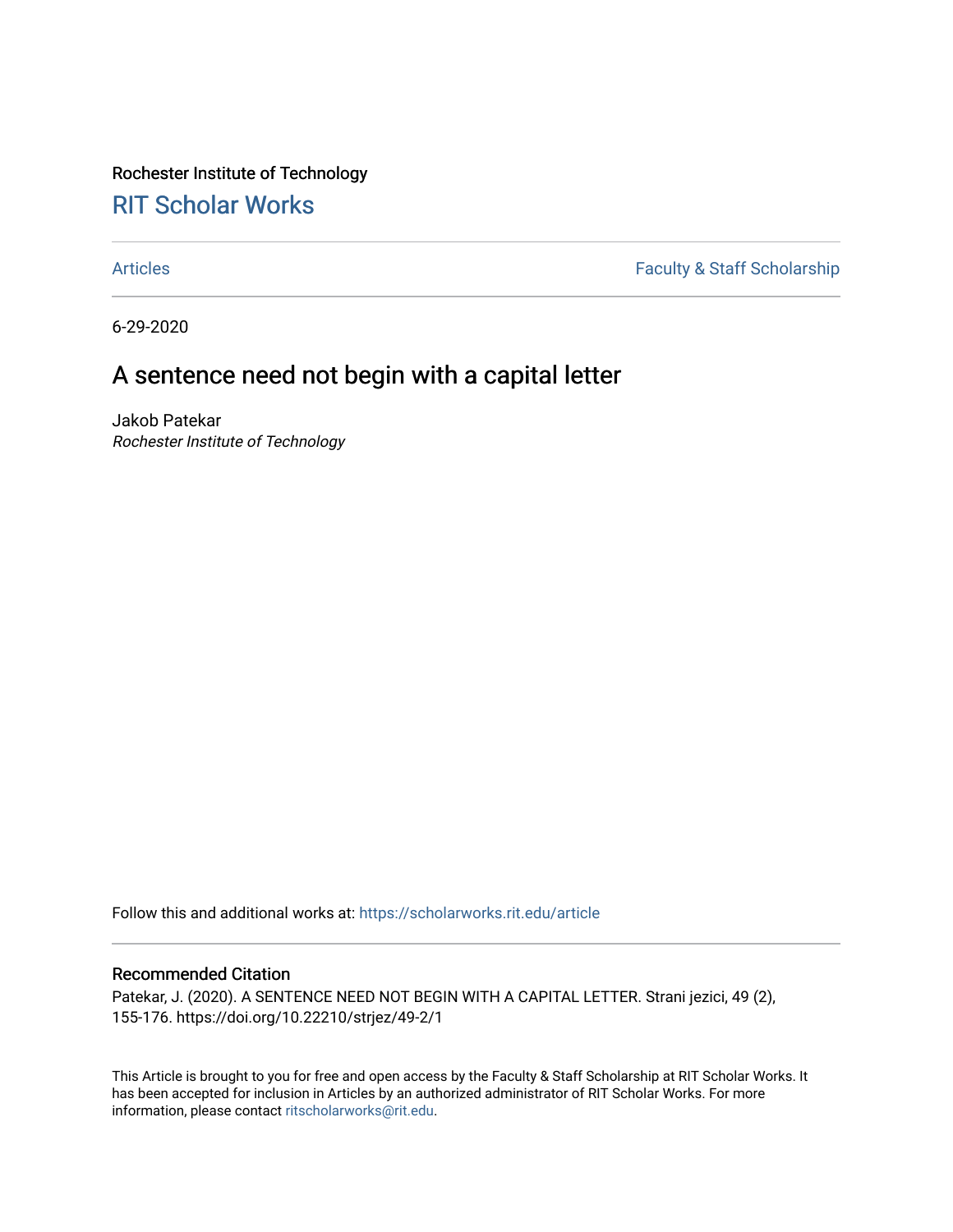Izvorni znanstveni članak Primljen: 29. 3. 2020. UDK: 811.111'35=111 Prihvaćen: 29. 6. 2020. 811.163.42'35=111 DOI: 10.22210/strjez/49-2/1

### **A SENTENCE NEED NOT BEGIN WITH A CAPITAL LETTER**

*Jakob Patekar*\* *Rochester Institute of Technology Croatia*

**This paper examines the challenge of starting a sentence with a proper noun or an abbreviation that is writen with an initial lowercase leter (e.g. iPhone, danah boyd, pH). Traditionally, placing such words at the beginning of a sentence would be avoided, but this limits one's syntax and style. Hence, the aim of this paper is to explore the rules and practices of writing certain proper nouns and abbreviations with a lowercase leter and starting a sentence with such words in Croatian and English. Therefore, we reviewed the rules and guidelines in orthography handbooks and style guides, analyzed the corpora to examine the use of the initial lowercase leter, and surveyed a group of 60 bilingual college students to gain an insight into what they fnd acceptable regarding the mater. The results show that a sentence can indeed begin with a lowercase leter and that the acceptability of this phenomenon depends on several factors.** 

Keywords: *capital leter, uppercase, lowercase, capitalization, orthography, proper nouns, brand names.*

#### **1.** *INTRODUCTION*

One of the rules that children learning to write cursive acquire frst – and quite easily  $-$  is that a sentence should always begin with a capital letter<sup>1</sup>; this is the case in both Croatian and English. The rule seems so simple and logical that rarely anyone struggles with it. While as adults we may not be sure what to capitalize when it comes to other words in a sentence, we most definitely know that the sentence should start with a capital letter. In fact, Truss (2003: 23) notes that the rule is "so ingrained that word-processing software will not allow you to type a full stop and then a lower case letter". This is not surprising considering that, unlike many other rules governing punctuation and capitalization, the rule above has gone unquestioned for hundreds of years<sup>2</sup>.

<sup>\*</sup> jakob.patekar@outlook.com

 $^1$  The capital letters are called so because "they 'head' the beginning of a sentence, or a word or expression of special signifcance. (Capital embodies the Latin word caput, 'head.')" (Peters, 2004: 90). They are also known as uppercase leters because printers stored them "in the upper section of the tray containing the units of typeface, while the ordinary leters ('lower case' leters) were kept in the lower and larger section of the tray" (Peters, 2004: 90).

<sup>2</sup> According to Truss (2003: 22), in English, "[t]]he initial leter of a sentence was frst capitalised in the  $13<sup>th</sup>$  century, but the rule was not consistently applied until the  $16<sup>th</sup>$ .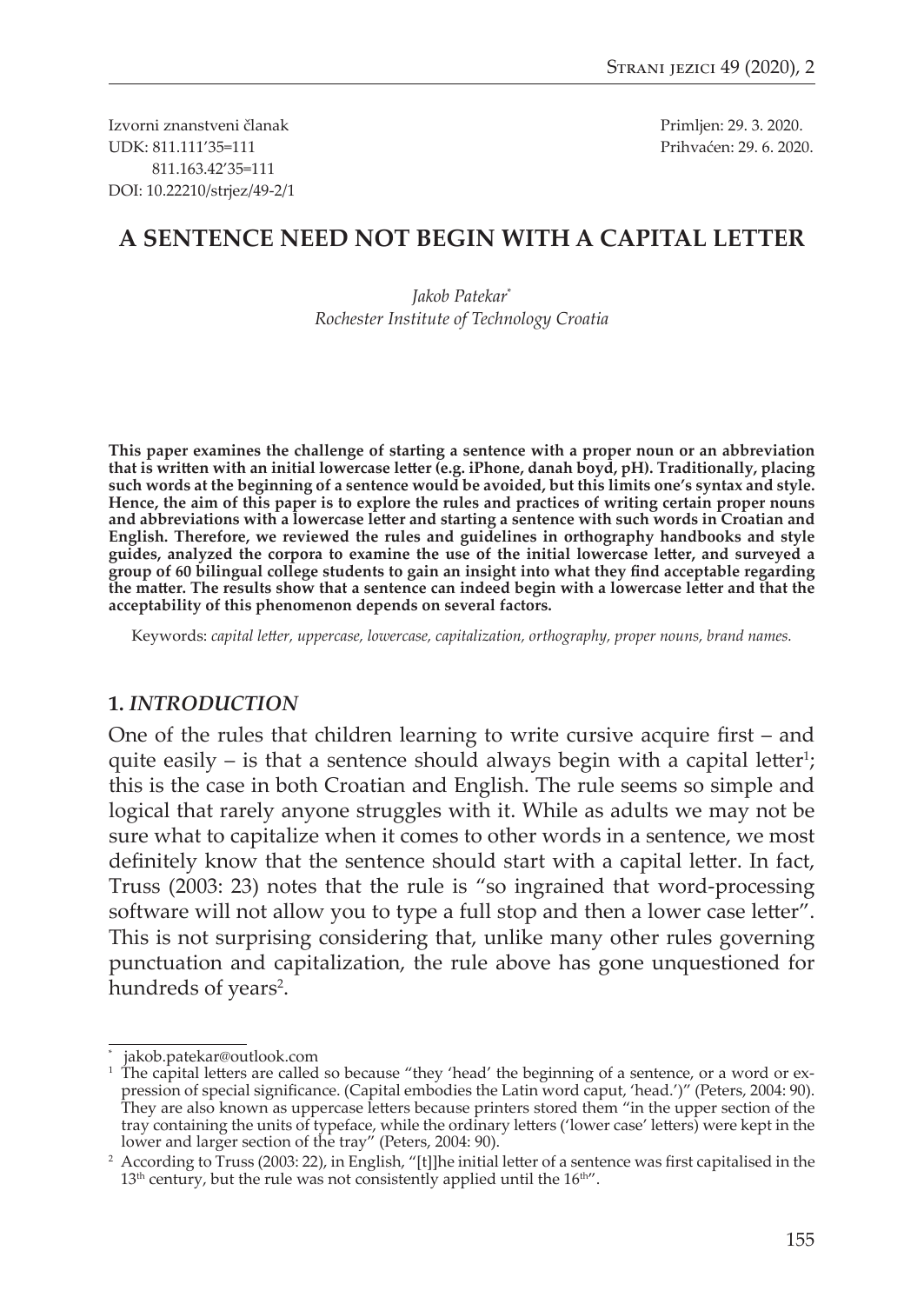However, what happens when at the beginning of a sentence we choose to put a proper noun, the first letter of which is written in lowercase, whether it is a company (eBay), a product (iPhone), a person's name (danah boyd), or an abbreviation such as  $pH$ ? Traditionally, the advice would be to avoid placing such words at the beginning of a sentence, but this also means limiting one's syntax and style. The challenge has, in fact, been around for quite a while. Crystal (2005) notes that it was in the 1980s that organizations began writing their names in lowercase letters because they sensed that they "suggest freshness, modernity, and informality". Trendsetters, such as k d lang<sup>3</sup>, claims Crystal (2005: 392), were quick to follow suit, "and it was not long before the usage began to influence book and film titles".

It seems that with the rise of internet communication, the capital letter continued to lose its prestigious status<sup>4</sup>. As Crystal (2004: 170) describes, "[b]ecause most of the Internet is not case-sensitive, a random use of capitals has developed, or the use of no capitals at all. There is a strong tendency to use lower-case everywhere". Indeed, Crystal (2004: 173) calls this "the lower-case default mentality". A couple of years later, Crystal (2006b: 93) notes that "the new names cause difficulty, in that longstanding orthographic conventions are contravened: for example, sentences can begin with small letters, as in eBay is interested or iMac is the answer". Several years later, Crystal (2012: 307) reiterates that we "have never seen anything before quite like the use of a lower-case initial for a brand-name, as in iPod, iPhone, iSense and eBay, or airline companies such as easyJet and jetBlue" and points out that it is not clear how to deal with these names if we want to start a sentence with them<sup>5</sup>.

Crystal (2012) does recognize that another age-old rule regarding the beginning of a sentence is being broken in the 21<sup>st</sup> century. The rule in question refers to starting a sentence with a number - the number should be spelled out instead of using a numeral. Crystal (2012) offers a logical explanation by stating that originally, "printers felt that, if numerals were allowed in an initial position, it would be difficult to see where one sentence ended and the next began" but acknowledges that "[t]he rule nonetheless has often been broken, and these days we often see numeral-initial sentences, especially on the Internet" (Crystal, 2012: 364-365). The explanation given above has an important implication for understanding the point of capital letters - they seem to serve the purpose of making the text more readable by helping the reader discern the beginning of a sentence. Indeed, Crystal (2015:

<sup>&</sup>lt;sup>3</sup> Canadian singer and songwriter.

<sup>&</sup>lt;sup>4</sup> However, we should not forget that in English, the loss of capital letters had happened once before – nouns in English were capitalized in the  $17<sup>th</sup>$  century but this trend waned and disappeared toward the end of the 18<sup>th</sup> century (Crystal, 2006a).

 $5$  Crystal (2012: 307-308) notes that this phenomenon is referred to as "bicaps (bicapitalisation), intercaps, incaps, medial caps and midcaps, as well as more picturesque names such as CamelCase (the capitals form the humps) and BumpyCase".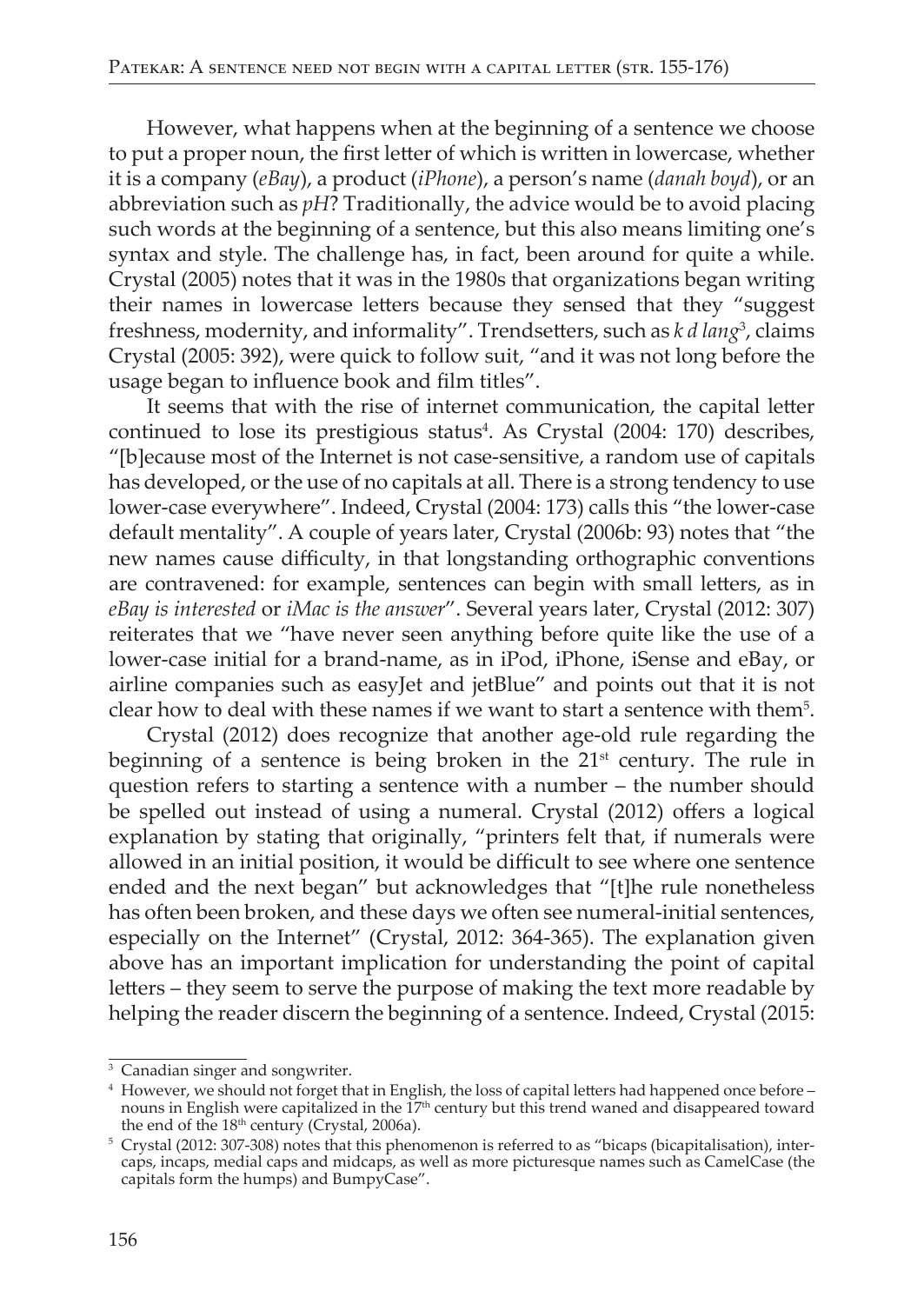501) highlights that "[i]nitial capitals complement periods in identifying sentences".

Other authors are more vociferous when it comes to the initial capital letter. Baranick (2014), for example, says that she is irked by corporations because "they are responsible for the capitalization crisis that is currently plaguing our nation" and identifes Apple as the main culprit as their "iPods, iPhones, and iPads are so dang cool that to be just like them much of the nation has stopped capitalizing the word I" (Baranick, 2014: 154).

While Crystal and other authors, some of whom we refer to later, focus on company and brand names and a few individuals, the fact is that there are abbreviations from several fields that start with a lowercase letter, such pH, rDNA, mRNA, hPSC, mESC, mA, etc. Thus, the issue of starting the sentence with a lowercase letter encompasses proper nouns (personal, company, and product names) and abbreviations.

The aim of this paper is to examine the rules and practices of writing certain proper nouns and abbreviations with a lowercase leter and starting a sentence with such words. Therefore, in Literature Review we frst reviewed the rules and guidelines in orthography handbooks and style guides, then in the frst study we analyzed the corpora in both languages to examine the use of the initial lowercase leter at the beginning of a sentence, and in the second study we surveyed a group of 60 bilingual college students to gain an insight into what they fnd acceptable regarding the mater. The two studies are presented separately, but the implications of both are discussed in the section General Discussion, which is followed by a conclusion.

#### **2.** *LITERATURE REVIEW*

In this part we explore major orthography and style handbooks in both Croatian and English to gain an insight into the rules governing the initial capital letter in proper nouns, abbreviations, and at the beginning of a sentence.

Four most prominent Croatian orthography handbooks (Anić & Silić, 2001; Babić & Moguš, 2011; Badurina, Marković & Mićanović, 2008; Jozić, 2013) are unanimous in stating that the frst word in a sentence is writen with an initial capital leter. However, Badurina, Marković and Mićanović (2008: 119) leave some room for freedom of choice when it comes to certain text types, such as advertisements, claiming that "capital and lowercase initial letters are used quite freely" (our translation) as such use is not governed by orthographic but graphological rules. Furthermore, Jozić (2013) makes an exception to the initial capital leter rule and states that if a proper noun begins with the leter *e* or *e-*, the leter *e* remains lowercase at the beginning of a sentence. The following examples are provided: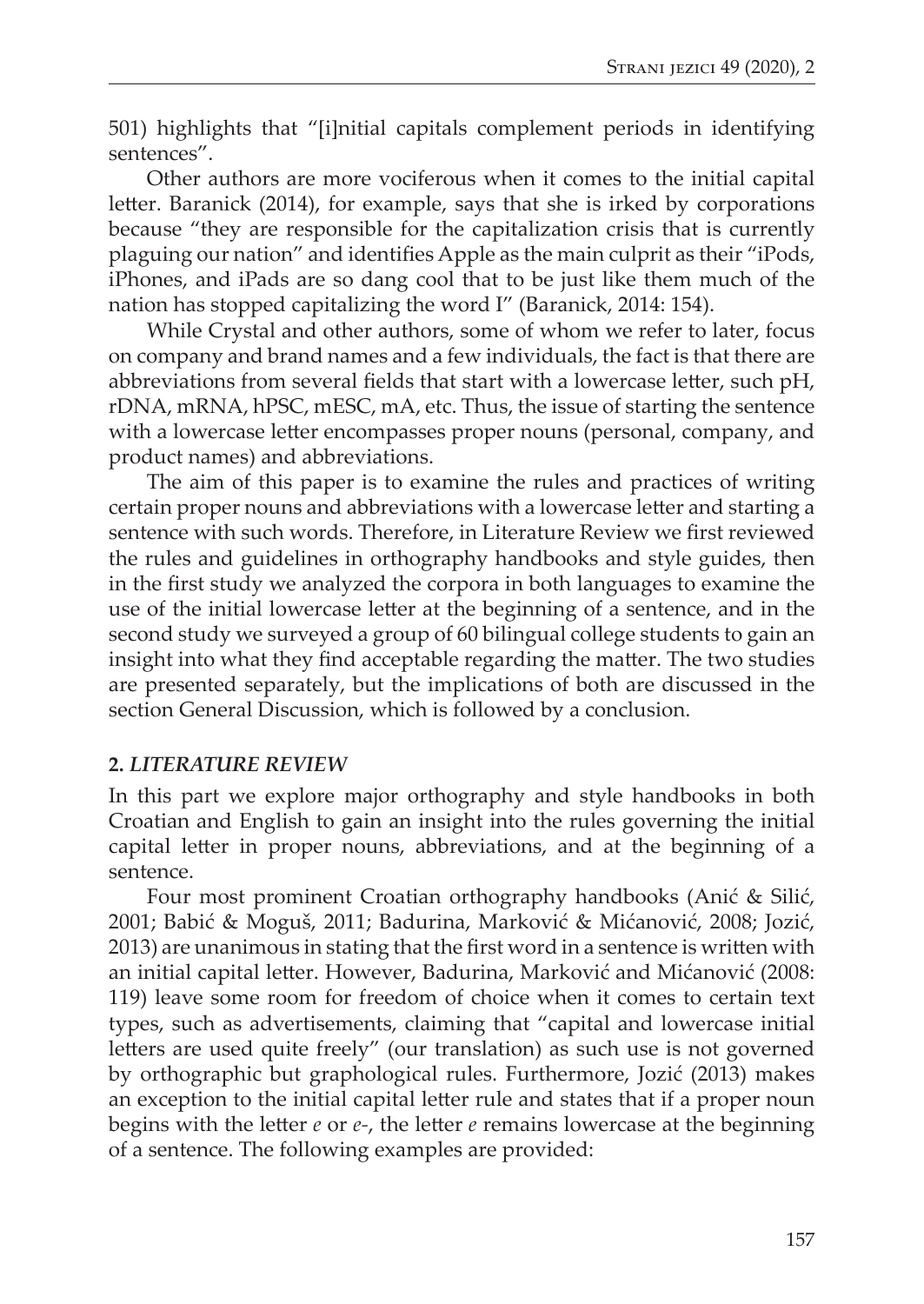"e-Hrvatsku pratim redovito." (e-Hrvatska I follow regularly) and "eMetković čitam ponedjeljkom." (eMetković I read on Mondays) (Jozić, 2013: 138)

When it comes to proper nouns, Jozić (2013) allows for lowercase letters for registered trademarks and provides the examples iPad and iPhone (but these are not mentioned in the context of starting a sentence). Thus, we see that a precedent has been set by Jozić (2013) when an exception has been made for a certain type of proper nouns to be written with a lowercase letter and that a sentence can be started with a lowercase letter if it begins with an  $e$ -word

As for the rules in the English language, it needs to be noted that the English language does not have orthography handbooks in the sense that Croatian does (Patekar, 2016). Punctuation, capitalization, and spelling rules are thus found in style and usage manuals and guides (e.g. Oxford Style Manual, The Cambridge Guide to English Usage) and in-house style guides of certain newspapers (e.g. The Economist Style Guide, The New York Times Manual of Style and Usage) and associations (e.g. Publication Manual of the American Psychological Associations, MLA Handbook).

We first turn to one of the most comprehensive handbooks, the Oxford Style Manual [OSM] (Ritter, 2003). As stated in OSM, the role of capital letters is to "punctuate sentences and to distinguish proper nouns from other words" (Ritter, 2003: 71). However, there are exceptions as OSM advocates that writers "[u]se the form of name individuals are most commonly known by, or know to prefer" (Ritter, 2003: 83) and provides the example, among others, of  $k$ .  $d$ .  $lang$ . It is not clear what happens to lowercase initial proper names at the beginning of a sentence, but OSM does state that last name prefixes such as van, van den, van der in Dutch, von, von der, vom in German and de in French are capitalized if found at the beginning of a sentence. As for lowercase abbreviations, they "usually obey the rules that normally govern punctuation and styling in running text, which means that lower-case abbreviations cannot begin a sentence in their abbreviated form" (Ritter, 2003: 64).

The Chicago Manual of Style [CMOS] (2017), another quite popular reference book, is explicit about writing brand names and trademarks with lowercase initial letters followed by a capital letter at the beginning of a sentence by stating that they "need not be capitalized" (CMOS, 2017: 538) because the capital letter within the word shows that this is a proper noun. It is interesting to note here the rationale for allowing intercaps but not all lowercase names to retain their spelling - the capital letter serves the purpose of identifying proper nouns. The authors provide the following example: "iTunes is both an app and a media service." For names in all lowercase letters, CMOS requires capitalization in order to signal that the word is a proper noun and thus redacts "mini" to "Mini" in the following example: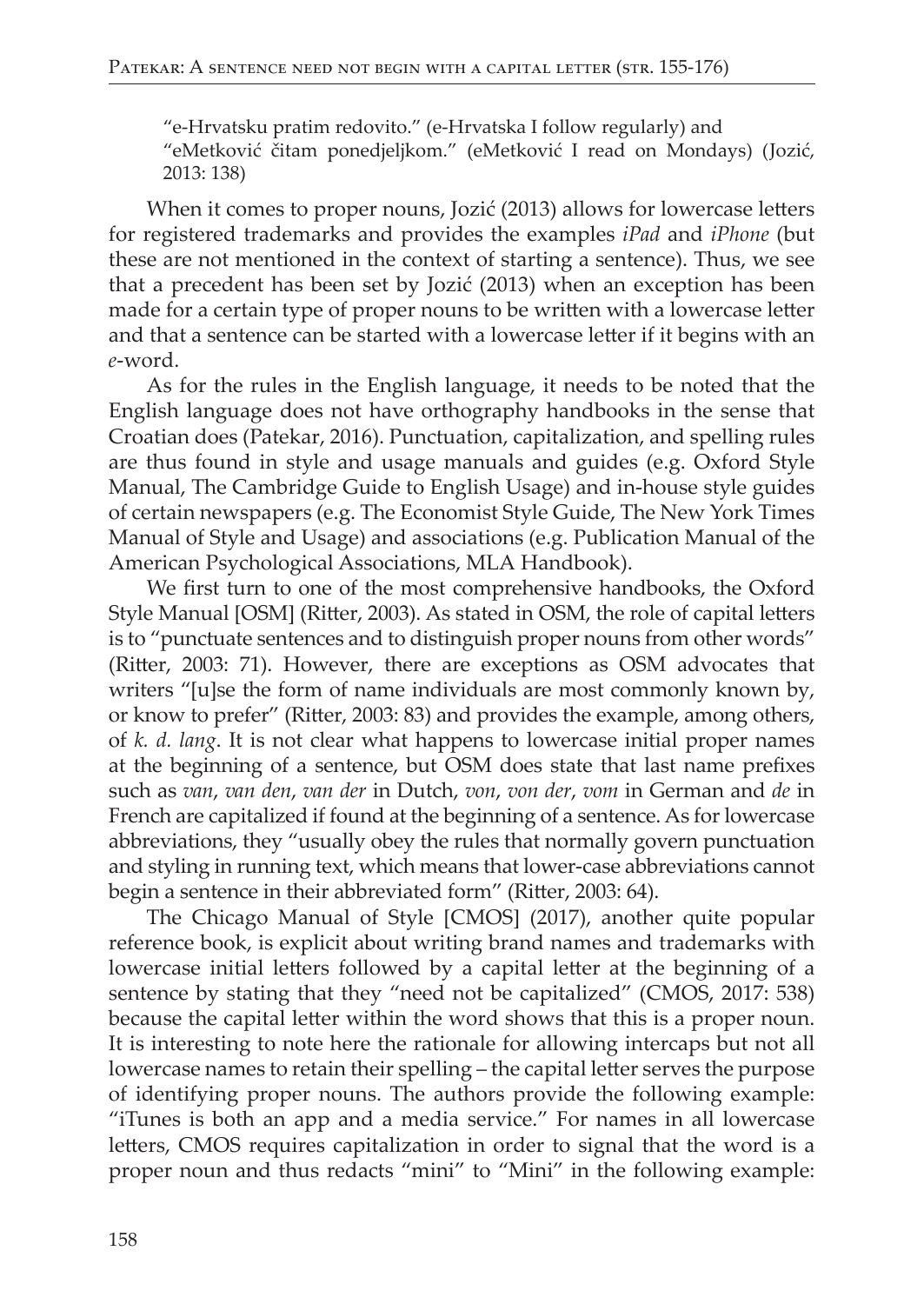"The Mac Mini is a good solution for clutered workspaces." As for personal names, CMOS (2017: 462) states that "[u]nconventional spellings strongly preferred by the bearer of the name or pen name (e.g., bell hooks<sup>6</sup>) should usually be respected in appropriate contexts", but warns that "[m]ost editors will draw the line at beginning a sentence with a lowercased name and choose either to rewrite or to capitalize the frst leter for the occasion". The authors of CMOS make an interesting observation regarding the oft-used example of e. e. cummings, an American poet and playwright, saying that "E. E. Cummings can be safely capitalized; it was one of his publishers, not he himself, who lowercased his name" (CMOS, 2017: 462).

The latest, seventh, edition of the widely used APA Publication Manual (American Psychological Association, 2020: 165), advocates that "a personal name that begins with a lowercase letter when the name begins a sentence" should not be capitalized or, alternatively, the sentence should be reworded. The following example is provided: "…after the test. van de Vijver et al. (2019) concluded" (APA, 2020: 165). The rule thus applies to last name prefxes as well. As for "a proper noun (other than a personal name) that begins with a lowercase letter (e.g., iPad, eBay) or a lowercase statistical term (e.g., t test, p value)" (APA, 2020: 165) the Manual states that the sentence should be reworded "to avoid beginning with a lowercase leter" (APA, 2020: 174). The Manual explicitly states that lowercase abbreviations should not be placed at the beginning of a sentence. Here it is important to observe the distinction being made between personal names and other proper nouns, which seems to be an atempt to establish some sort of hierarchy of lowercase words that can fnd their place at the beginning of a sentence.

Trask (2001), a well-known authority on the English language usage, is strongly against the lowercase initial trend, stating that "it is out of order to refrain from using necessary capitals in order to draw atention to yourself. The *British Film Institute*, which used to be known as the *BFI*, now formally styles itself the *bf*. This is pretentious, irritating and entirely unnecessary" (Trask, 2001: 59). Interestingly, albeit in a diferent, earlier publication, Trask (1997) shows lenience towards personal names, saying that "a few people eccentrically prefer to write their names with no capital leters at all, such as the poet *e. e. cummings* and the singer *k. d. lang*. These strange usages should be respected" (Trask, 1997: 78). Walsh (2004), on the other hand, would capitalize all personal names regardless of what the name-bearers prefer, stating that "[t]he seemingly simple issue of capitalizing proper nouns has goten muddied somewhat by e.e. cummings and k.d. lang and 'thirtysomething'7 and cutesy all-lowercase company names. The short

<sup>6</sup> An American scholar.

<sup>7</sup> A popular American TV series from the 1980s.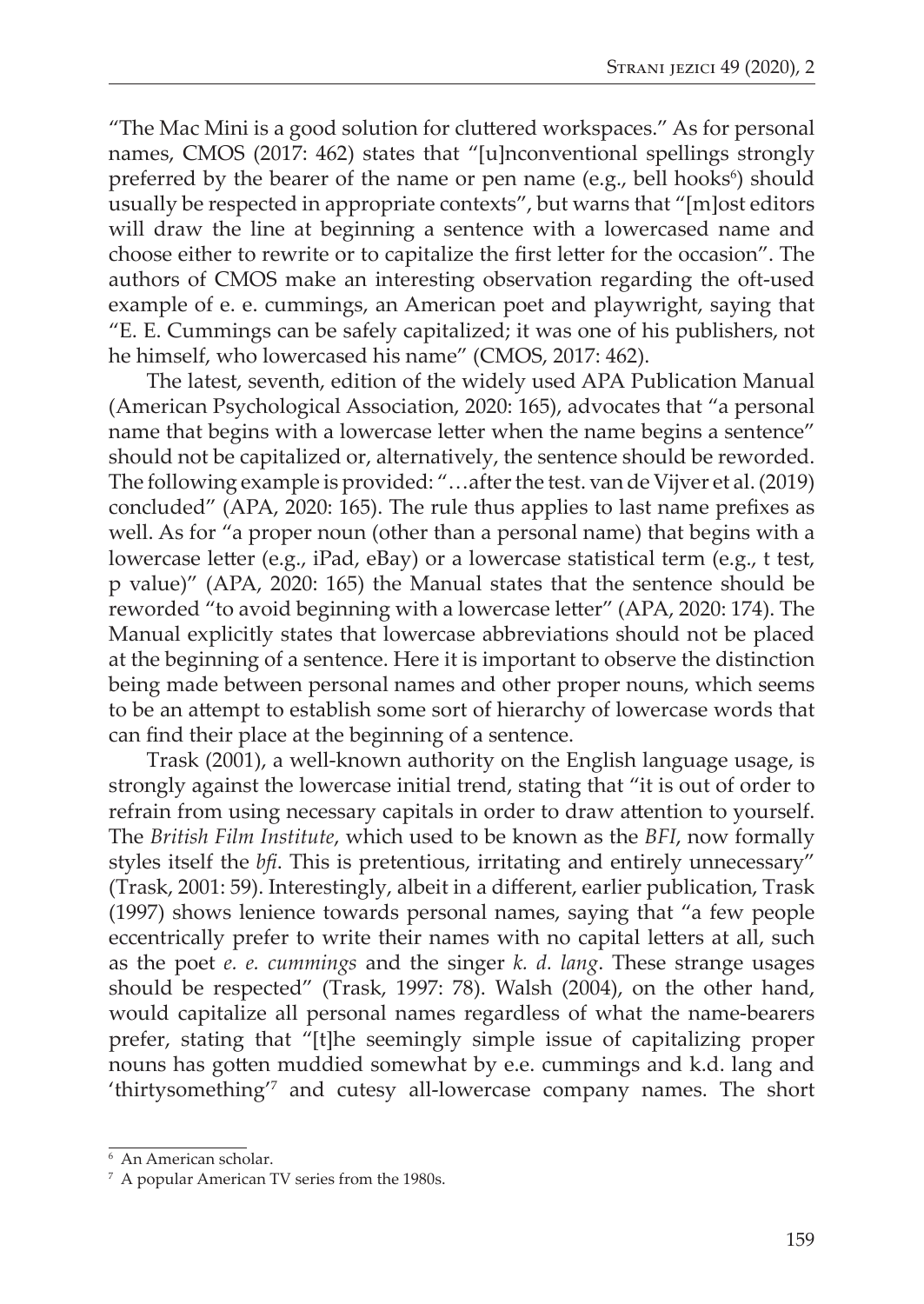answer is that the usual rules apply. You're a writer, not a logo replicator, and the capitalization of proper nouns is one of the most basic principles of English orthography" (Walsh, 2004: 25). However, he does allow for an exception in view of proper nouns that do contain a capital letter "within a letter or two: eBay, iMac" (Walsh, 2004: 25). Still, Walsh (2004) urges the readers to never begin a sentence with a lowercase letter, explaining that the initial capital letter rule "trumps all: IMacs are for sale on eBay" (Walsh,  $2004:26$ ).

The Copyeditor's Handbook (Einsohn, 2006) recognizes that policies on the treatment of initial lowercase names vary and mentions in fact Walsh's "spirited defense of using standard capitalization despite the individual's preference" (Einsohn, 2006: 152) in contrast to other publishers who do "respect the lowercasers' preference" (Einsohn, 2006: 153). The Handbook suggests trying to avoid placing the lowercased name at the beginning of a sentence, offering the following examples:

"Awkward: bell hooks is the pen name of Gloria Watkins.

Preferable: Gloria Watkins uses the pen name bell hooks." (Einsohn, 2006:  $153)$ 

The Handbook does note that in the case the name appears frequently this may become a cumbersome strategy, in which case the copyeditor should check with the author and the editorial coordinator if the initial letter should be capitalized at the beginning of a sentence.

Finally, Straus, Kaufman and Stern (2014: 52) in their Blue Book of Grammar and Punctuation mention the issue only in relation to trademarks and thus claim that if "a trademark starts with a lowercase word or letter (e.g., eBay, iPhone), many authorities advise capitalizing it to begin a sentence". They do not, however, say who the authorities are, but they do provide an example: "EBay opened strong in trading today" (Straus, Kaufman & Stern,  $2014:52$ ).

Other handbooks that we examined (Burchfield, 1998; Lovinger, 2002; Manser & Curtis, 2002; Merriam-Webster's Guide to Punctuation and Style, 2001; Seely, 2009; Woods, 2006) do not explicitly address the issue of a proper noun written with an initial lowercase letter or starting a sentence with such a word. They are unanimous in stating that proper nouns are written with an initial capital letter and that the beginning of a sentence is always capitalized.

At this point it would not be amiss to consider orthographic processing studies in view of the use of the capital letter. A large body of research (e.g. Coltheart, Rastle, Perry, Langdon & Ziegler, 2001; Davis, 2010; Grainger, Rey & Dufau, 2008) has suggested that words "are recognized exclusively on the basis of case-invariant abstract letter identities" (Martin & Davis, 2019: 748), meaning that uppercase or lowercase does not affect how fast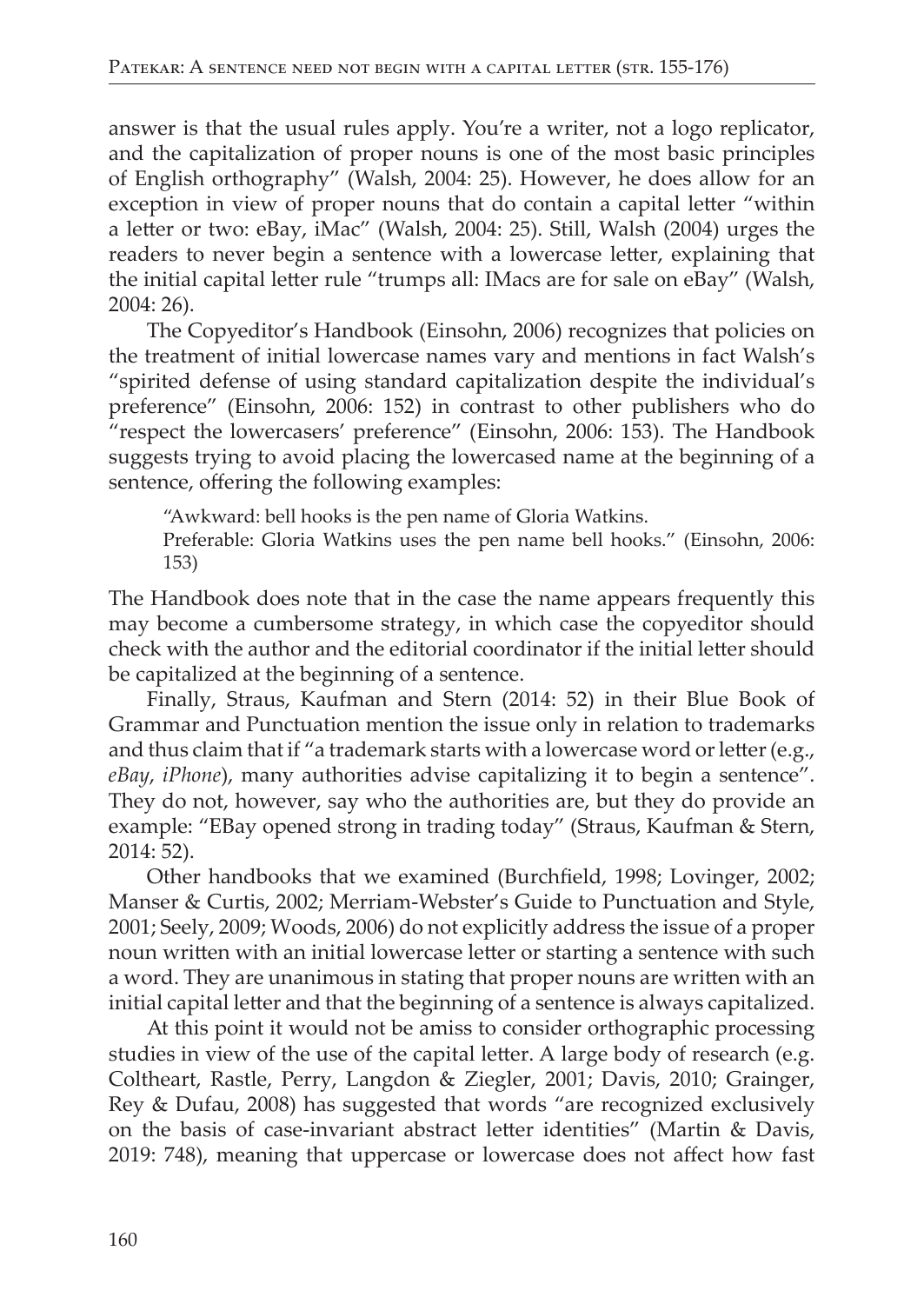words are recognized or processed. Nonetheless, there are studies that point to the relevance of the initial capital leter in word processing. For example, Rayner and Schotter (2014: 1625) found that "in English, a word that has the first letter capitalized draws more attention than when the word is not capitalized, leading to larger preview benefts". Similarly, Peressoti, Cubelli, and Job (2003: 106) found that proper nouns with the initial capital leter are, in Italian, "recognized consistently faster than common nouns writen in the same format", concluding that "the capitalized first letter is a crucial orthographic cue able to speed up recognition of writen words" (Peressoti et al., 2003: 111).

Finally, at the end of literature review, it needs to be noted that we could not refer to any scientifc research regarding the topic of this paper as no such research exists – in either Croatian or English.

### **3.** *STUDY I*

### **3.1.** *Research aim and question*

The aim of the first study was to find out what the practice is regarding writing select words with an initial lowercase leter at the beginning of a sentence, both in Croatian and English. The frst study is to answer the following question: How frequently do select words with an initial lowercase letter appear at the beginning of a sentence in the original form and with an uppercase letter in the Croatian and the English corpus?

### **3.2.** *Method*

#### 3.2.1. *Corpora*

To fnd an answer to the research question, we analyzed the Croatian and the English corpus. The Croatian corpus, hrWaC 2.2, is a corpus of texts collected from the internet in 2013, and it contains more than 1.3 billion tokens. The English corpus, English Web 2015 (enTenTen15), is a corpus of texts crawled from the internet in 2015, and it contains more than 18.3 billion tokens. SketchEngine $^8$  was used to access the corpora.

#### 3.2.2. *Procedure*

The corpora were accessed and analyzed in February 2020. The target items searched in the corpus were *pH*, *iPhone*, *eBay*, *adidas*, *will.i.am*, and *danah boyd*. *pH* was selected as a representative abbreviation familiar to many people with a high school degree, *iPhone* as a well-known brand, *eBay* as a familiar company that uses intercaps (although, interestingly, their logo is styled

<sup>8</sup> htps://www.sketchengine.eu/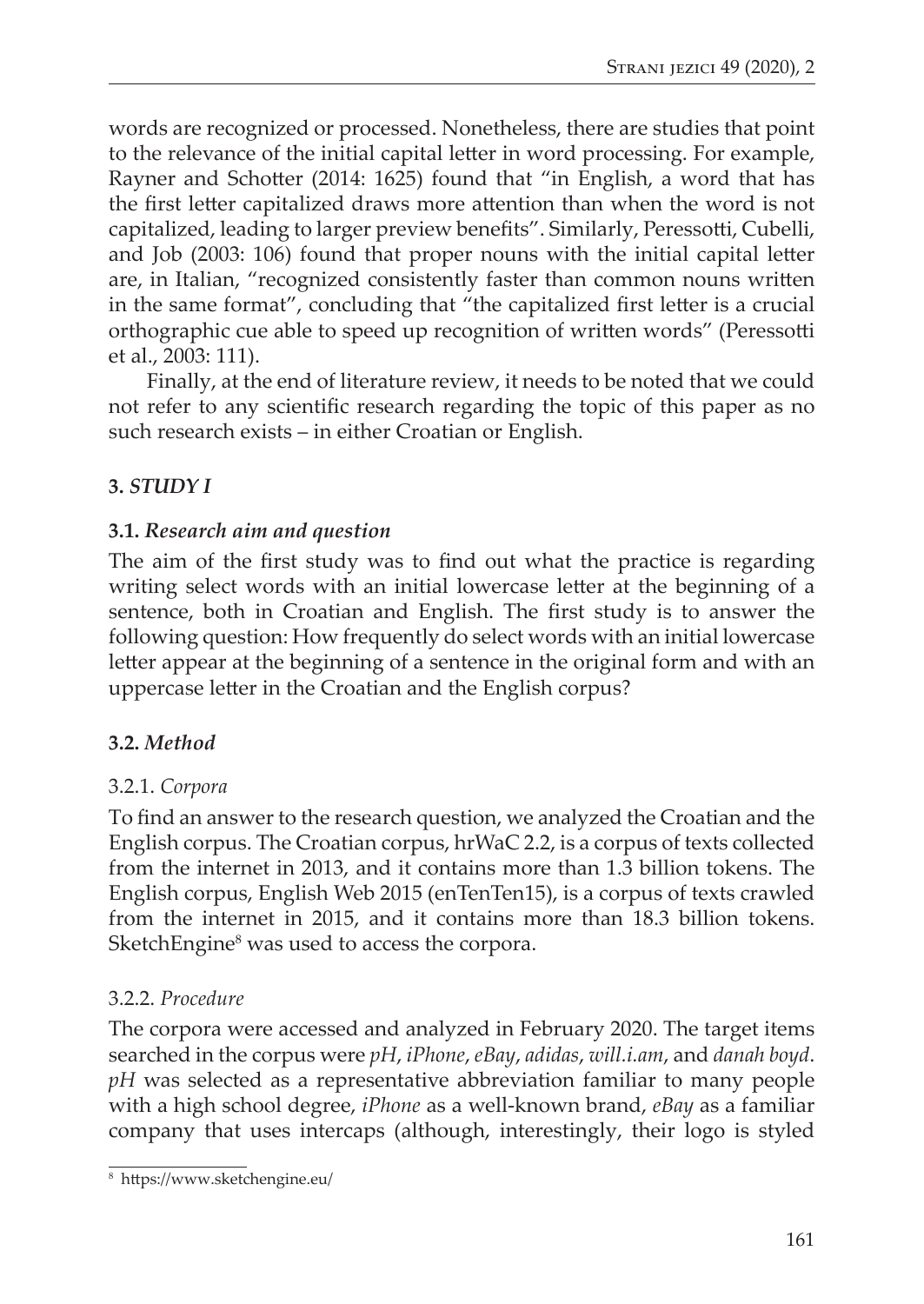entirely in lowercase letters), *adidas* as a famous company that styles its name entirely in lowercase, will.i.am as a stage name of a popular American musician who writes it in lowercase (and with periods in between), and danah boyd as a first and last name of an American researcher who writes it in lowercase.

#### 3.3. Results and discussion

As can be seen in Table 1, the words *iPhone*, *eBay*, *adidas*, and *will.i.am* do appear at the beginning of a sentence with an initial lowercase letter in the Croatian corpus, while pH and danah boyd do not (note that the latter name, as we expected, does not appear in the Croatian corpus at all). We can notice that iPhone, eBay, and will.i.am are written predominantly with an initial lowercase letter when located elsewhere in a sentence (Total occurrences initial lowercase), but that they are more often capitalized than not when found at the beginning of a sentence. Interestingly, *adidas* is most often capitalized regardless of the position in a sentence. We would imagine that adidas prefers to be styled in lowercase letters, judging, for example, from their promotional article published on Telegram ("adidas vas poziva...", 2019) in which *adidas* is placed at the beginning of two paragraphs, for example: "adidas trgovina u Ilici 21 jedinstven je prostor..." ('adidas store in Ilica 21 is a unique space..."). However, it appears that the fact that this brand name is lowercased is not sufficiently salient.

| Proper noun or<br>abbreviation<br>(lemma) | Total<br>occurrences<br>-initial<br>lowercase | Beginning<br>of sentence<br>-initial<br>lowercase | Proper<br>noun or<br>abbreviation<br>(lemma) | Total<br>occurrences<br>-initial<br>uppercase | Beginning<br>of sentence<br>-initial<br>uppercase |  |
|-------------------------------------------|-----------------------------------------------|---------------------------------------------------|----------------------------------------------|-----------------------------------------------|---------------------------------------------------|--|
| $pH^*$                                    | 338                                           | 0                                                 |                                              |                                               |                                                   |  |
| iPhone                                    | 26,854                                        | 342                                               | Iphone<br><b>IPhone</b>                      | 914<br>148                                    | 159<br>38                                         |  |
| eBay                                      | 2,992                                         | 30                                                | Ebay<br>EBay                                 | 425<br>72                                     | 59<br>25                                          |  |
| adidas                                    | 850                                           | 64                                                | Adidas                                       | 2,550                                         | 334                                               |  |
| will.i.am                                 | 138                                           | $\overline{2}$                                    | Will.i.am                                    | 76                                            | 15                                                |  |
| danah boyd                                | $\Omega$                                      | 0                                                 | Danah Boyd<br>Danah boyd                     | 4                                             |                                                   |  |

|  |  | Table 1. Occurrences in the Croatian corpus |  |  |  |  |
|--|--|---------------------------------------------|--|--|--|--|
|--|--|---------------------------------------------|--|--|--|--|

\*The abbreviation pH in the form with an initial uppercase letter (PH) was not analyzed in the corpus because of ambiguity; for example, PH in Croatian can stand for "Prvenstvo Hrvatske" ('Championship of Croatia'), and many results refer in fact to this and not to 'power of hydrogen'.

An interesting observation is that *iPhone* is the only target item that has more occurrences with an initial lowercase at the beginning of a sentence than with an initial uppercase.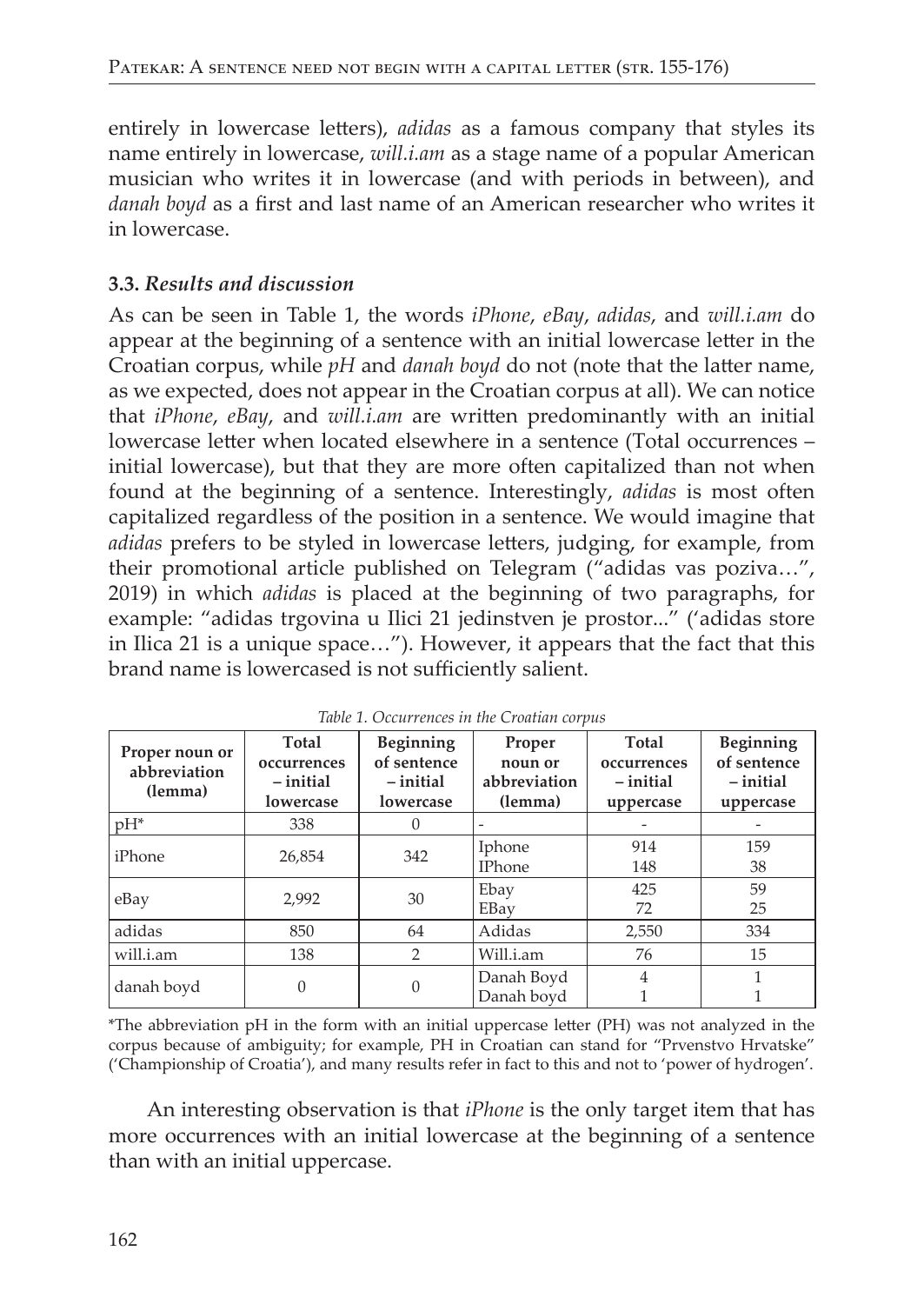As evident from Table 2, all of the words do appear with an initial lowercase letter at the beginning of a sentence in the English corpus. For the words *iPhone* and *eBay*, the initial lowercase letter at the beginning of a sentence is more frequent than other options (initial uppercase letter or two capital leters). The names *adidas*, *will.i.am*, and *danah boyd* are predominantly capitalized at the beginning of a sentence. It is interesting to note that the form *Danah boyd* did not appear even once. However, here it needs to be noted that this name could appear just as a frst name or a last name. For example, McCulloch (2019) uses only the last name at the beginning of a sentence: "…the sites in her book stretch from MySpace to Instagram. boyd links the impetus for younger people to socialize online with restrictions…" (p. 159–160). Individual components were not searched in the corpus because of the ambiguity of who they refer to.

| Proper noun or<br>abbreviation<br>(lemma) | Total<br>occurrences<br>- initial<br>lowercase | Beginning<br>of sentence<br>– initial<br>lowercase | Proper<br>noun or<br>abbreviation<br>(lemma) | Total<br>occurrences<br>-initial<br>uppercase | Beginning<br>of sentence<br>-initial<br>uppercase |
|-------------------------------------------|------------------------------------------------|----------------------------------------------------|----------------------------------------------|-----------------------------------------------|---------------------------------------------------|
| $pH^*$                                    | 126.032                                        | 685                                                |                                              |                                               |                                                   |
| iPhone                                    | 521,833                                        | 5,297                                              | Iphone<br><b>IPhone</b>                      | 16,790<br>6,166                               | 2,523<br>1,189                                    |
| eBay                                      | 95,407                                         | 1,508                                              | Ebay<br>EBay                                 | 14,582<br>3,295                               | 1,324<br>1,183                                    |
| adidas                                    | 409                                            | 85                                                 | Adidas                                       | 30,030                                        | 4,606                                             |
| will.i.am                                 | 961                                            | 53                                                 | Will.i.am                                    | 539                                           | 82                                                |
| danah boyd                                | 269                                            | 9                                                  | Danah Boyd<br>Danah boyd                     | 357<br>$\left( \right)$                       | 133<br>$\theta$                                   |

| Table 2. Occurrences in the English corpus |  |  |  |  |
|--------------------------------------------|--|--|--|--|
|--------------------------------------------|--|--|--|--|

\*See note in Table 1.

Thus, corpus analysis has shown that in Croatian proper nouns with an initial lowercase letter are generally written more frequently in uppercase than lowercase when placed at the beginning of a sentence, except for *iPhone*; in the English corpus, *iPhone* and *eBay* are predominantly writen with an initial lowercase letter at the beginning of a sentence. The ubiquity of the brand iPhone is evident in the total number of occurrences in both languages and may explain its special treatment, whereby speakers seem to grant *iPhone* a special status by leting the name keep its orthographic form regardless of the position in a sentence.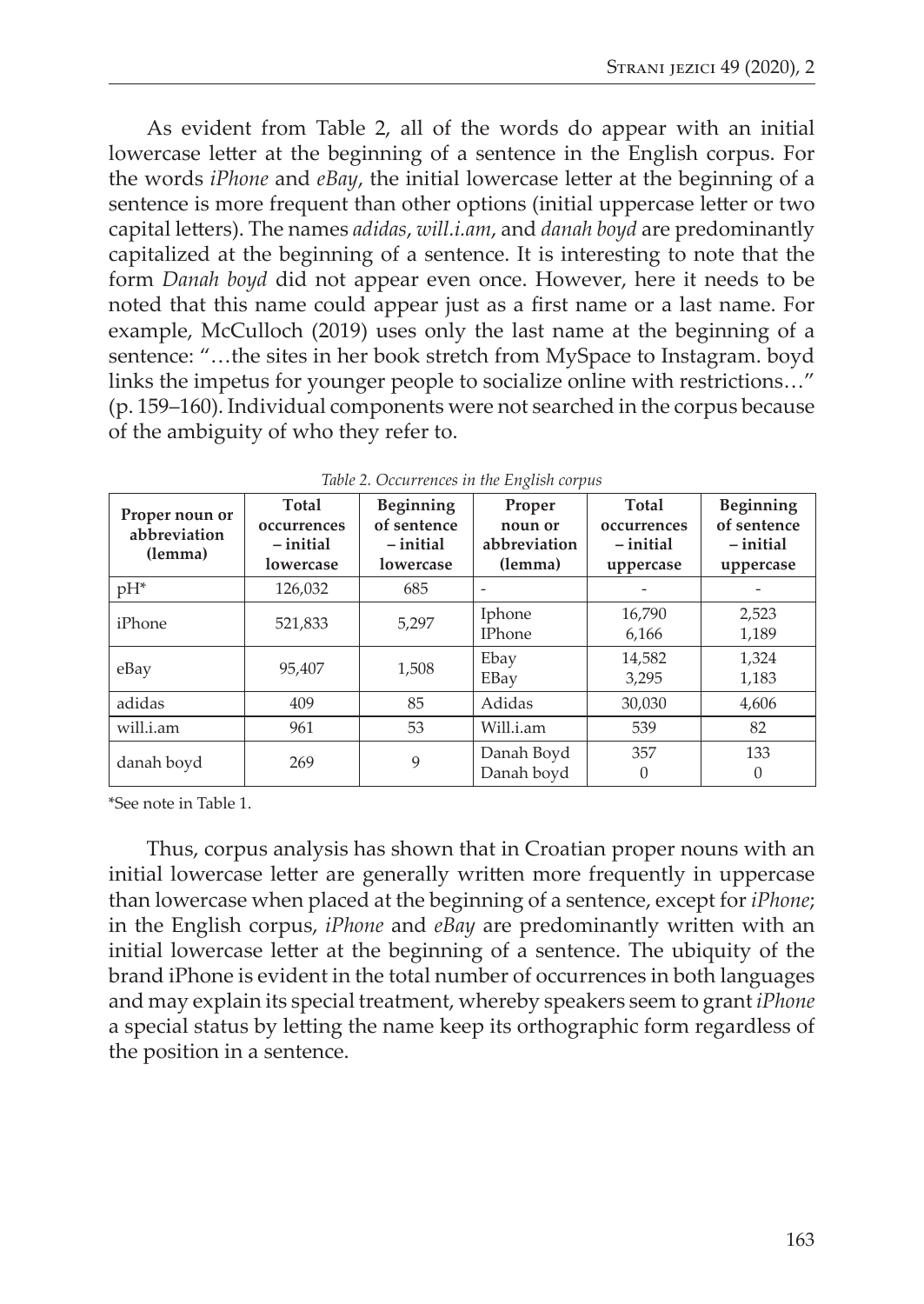### **4. STUDY II**

#### 4.1. Research aim and questions

The aim of the second study was to gain an insight into what bilingual college students find acceptable regarding writing select words with an initial lowercase letter at the beginning of a sentence, in Croatian and English. The second study is to answer the following questions:

1) Which spelling of select words with an initial lowercase letter do the participants find more acceptable at the beginning of a sentence?

2) What reasons lie behind the participants' acceptability judgments?

### 4.2. Method

#### 4.2.1. Instrument and procedure

To find answers to the research questions, we used a survey with acceptability judgment tasks. The survey consisted of two general questions (age, gender) and six items (judgment acceptability tasks) related to the use of a lowercase or uppercase letter at the beginning of a sentence. The target items were the same as in the corpus analysis: pH, iPhone, eBay, adidas, will.i.am, and danah boyd. There was an optional comment section at the end of the survey. The six items required participants to mark the passages in which they find the spelling of a particular word acceptable; the instructions for each item included a note that the company/person styles/writes the name with an initial lowercase letter (or all lowercase letters). The participants could check more than one passage as acceptable.

A special note was provided explaining that 'acceptable' means that the participant would write the word in a particular way himself/herself or would not mind seeing it written in a particular way in an article on a news site. This note set the frame for the level of formality, which was also helped by the phrasing of individual passages. Hence, the participants were able to gather that the genre of writing is neither an informal one like a text message nor a very formal one like an essay.

Each passage consisted of an introductory sentence that did not contain the target item and another sentence in which the target item was placed at the beginning. In the first row the target item was written with an initial lowercase letter and then with an uppercase letter or letters in the second and third row, as can be seen in the following example:

The app is available on Android phones. iPhone users will have to wait for the app for another week.

The app is available on Android phones. Iphone users will have to wait for the app for another week.

The app is available on Android phones. IPhone users will have to wait for the app for another week.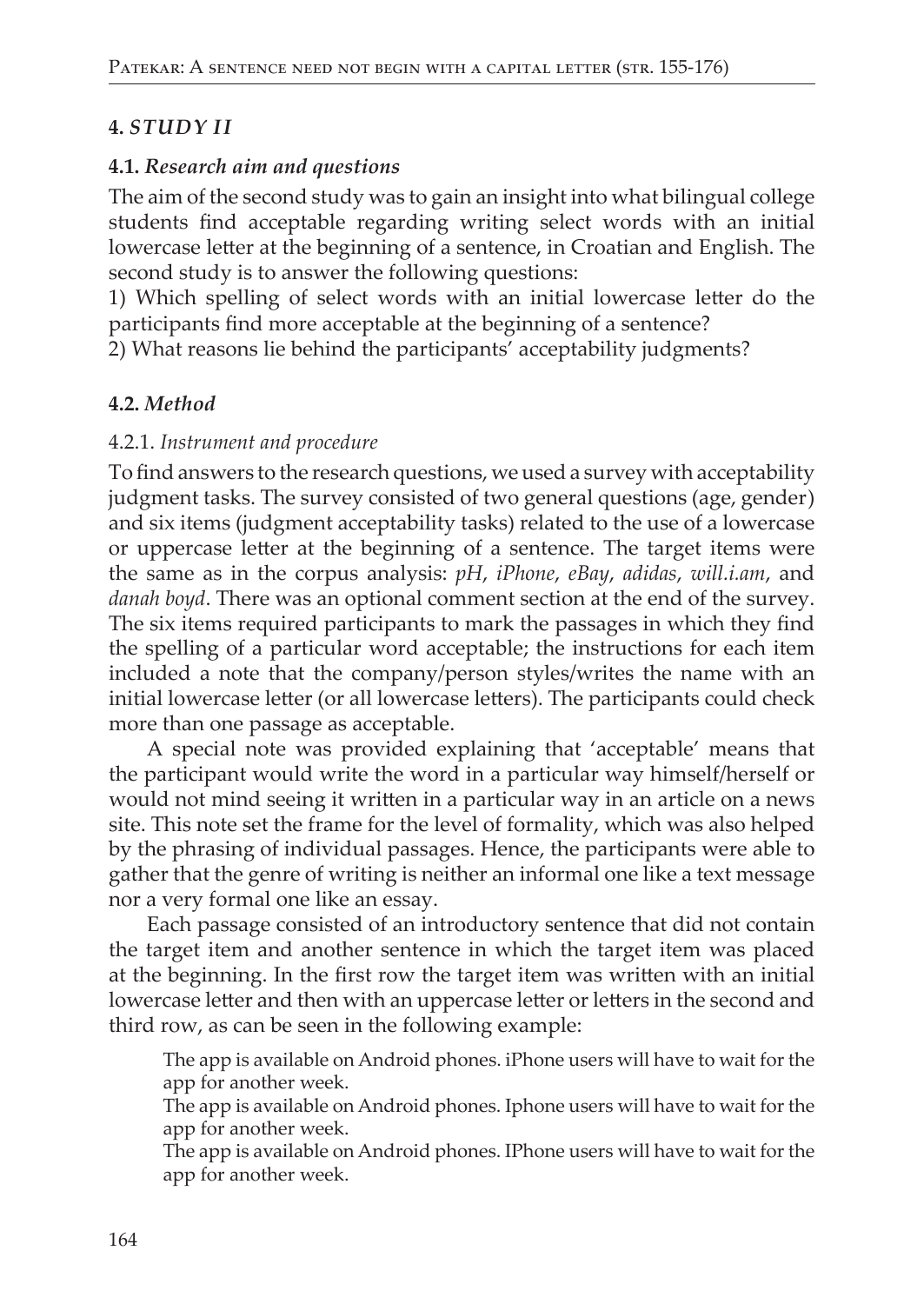The survey was created in English and translated into Croatian, and the English survey was distributed to one group of participants and the Croatian to another in March 2020.

### 4.2.2. *Participants*

There were 60 participants, all students of International Business at an American college in Croatia. Their average age was 21, and they were bilingual speakers with L1 Croatian and L2 English. They were divided into two groups of 30 participants, randomly; Group 1 took the Croatian survey and Group 2 took the English survey. In Group 1, there were 16 male and 14 female participants, and in Group 2 there were 18 male and 12 female participants.

One of the reasons we chose to survey college students on this mater is that we were interested in the atitudes of digital natives – young people born into the world where writen communication is primarily digital and, at their age, mostly informal (and hence with loose punctuation and capitalization rules).

### **4.3.** *Results and discussion*

We shall take a look at the participants' responses to each of the six target items in the Croatian and the English survey. Note that the participants were allowed to check more than one option as acceptable, which is why the number of responses does not add up to the number of participants.

Figure 1 shows the participants' responses regarding the writing of *pH* at the beginning of a sentence.



*Figure 1. Number of participants who indicated that a particular way of writing pH at the beginning of a sentence is acceptable*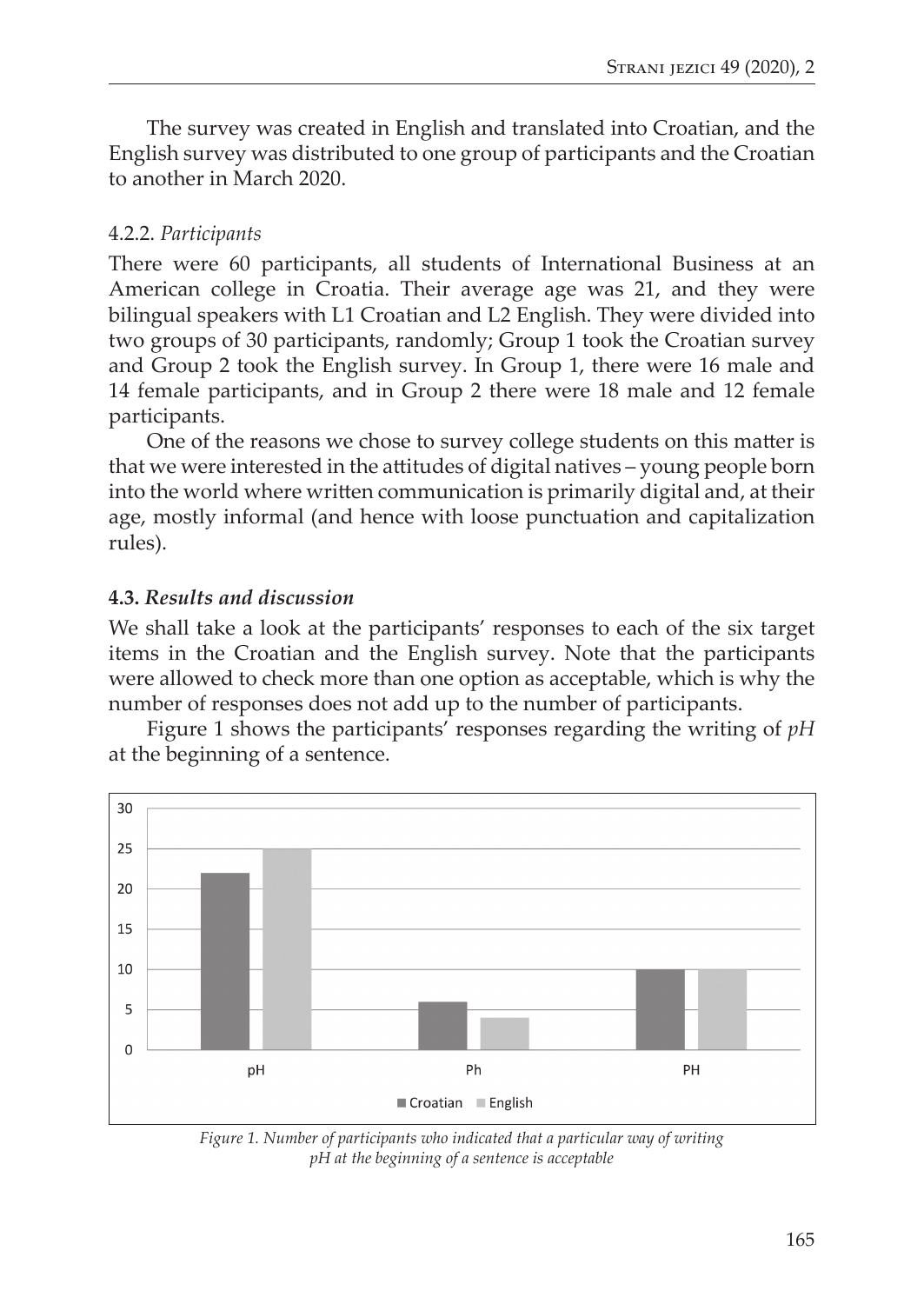It is clear that the most acceptable form is with the initial lowercase letter, with slightly more participants in the English survey choosing this option. Similar results were obtained for *iPhone*, as evident in Figure 2.



Figure 2. Number of participants who indicated that a particular way of writing iPhone at the beginning of a sentence is acceptable

Looking at the results for eBay (Figure 3), we notice slightly more participants indicating that it would be acceptable to capitalize the first letter but lowercase the second (*Ebay*) at the beginning of a sentence when compared to  $pH$  or  $iPhone$ . In addition, a pattern seems to emerge when we compare the two languages in these three intercapped words: fewer participants in the Croatian survey seem to find it acceptable to begin a sentence with a lowercase letter when compared with the responses in the English survey. The difference is slight with pH but increases with *iPhone* and *eBay*.



Figure 3. Number of participants who indicated that a particular way of writing eBay at the beginning of a sentence is acceptable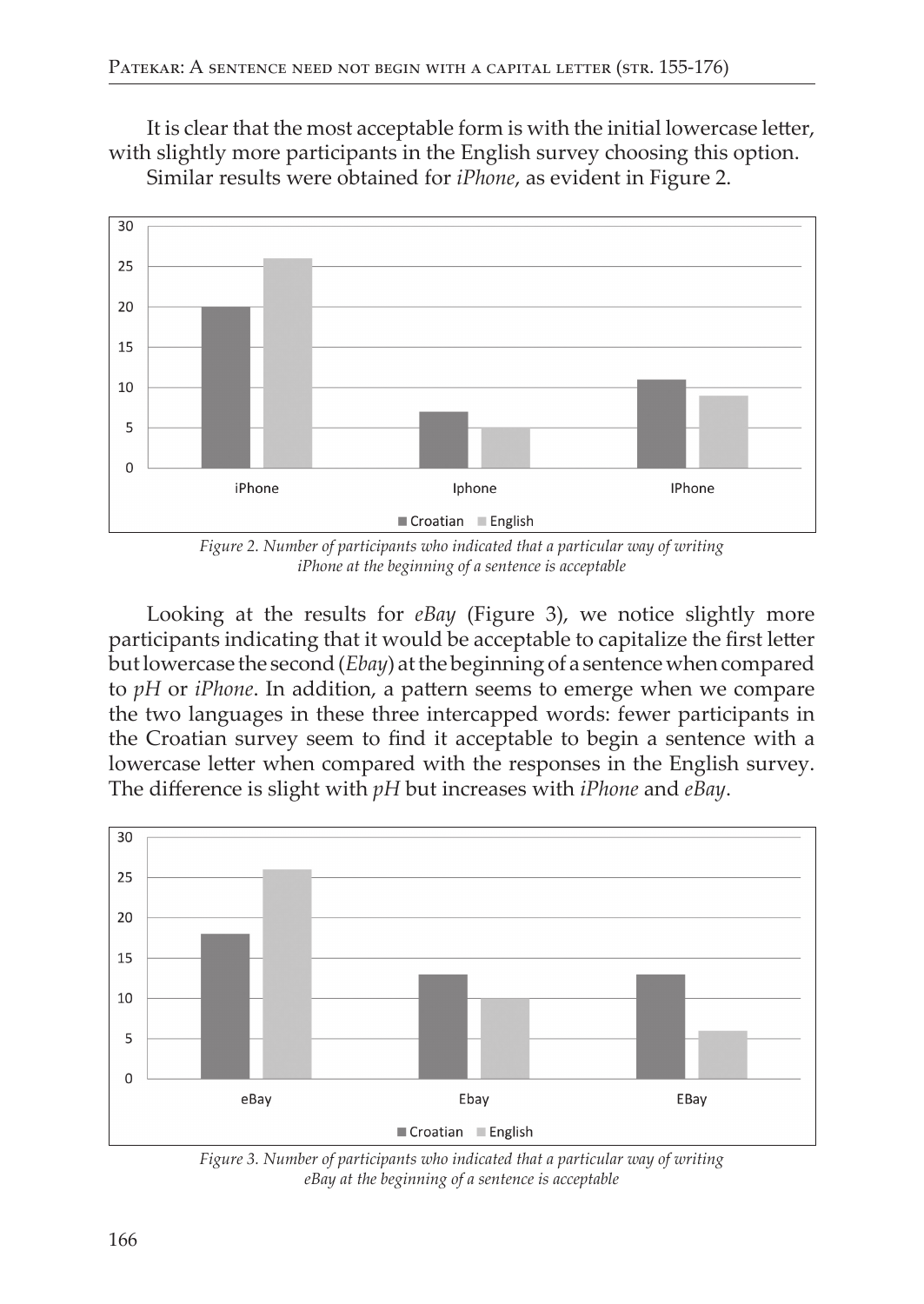In view of writing *adidas*, there were two options, and for all the participants, in both groups, the most acceptable way was to capitalize the name of this sports apparel company at the beginning of a sentence (Figure 4). The lowercased name was an acceptable option only for several participants.



*Figure 4. Number of participants who indicated that a particular way of writing adidas at the beginning of a sentence is acceptable*

When it comes to writing the lowercased personal name *will.i.am* at the beginning of a sentence, this appears to be acceptable for nearly half of the participants in both languages, as evident in Figure 5. Interestingly, for ten participants in the English sample and six in the Croatian sample, capitalizing this personal name at the beginning of a sentence would not be acceptable at all.



*Figure 5. Number of participants who indicated that a particular way of writing will.i.am at the beginning of a sentence is acceptable*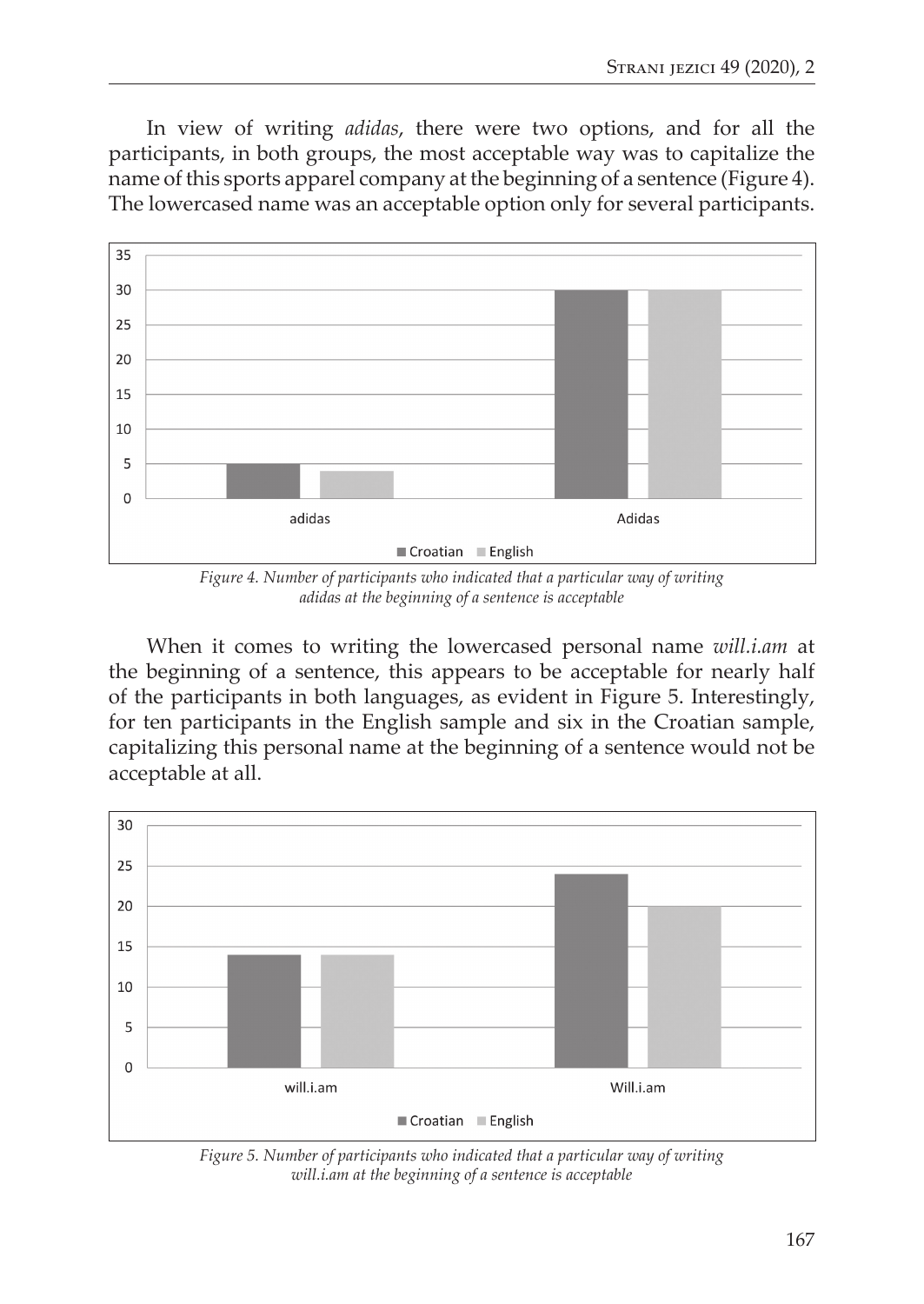Although *danah* boyd is a personal name, as is will.*i.am*, the results show that writing the former name in lowercase letters at the beginning of a sentence is acceptable only to a small number of participants (Figure 6). For most participants, the most acceptable option would be to capitalize both the first and the last name. Interestingly, slightly more than a third of participants find it acceptable to capitalize just the first name and leave the last name in lowercase letters, thus partly respecting the author's preference and the capitalization rule at the same time.



Figure 6. Number of participants who indicated that a particular way of writing danah boyd at the beginning of a sentence is acceptable

Finally, considering that the responses in the Croatian and the English survey were similar to a large degree, we shall take a look at the combined results for the six target items in Figure 7.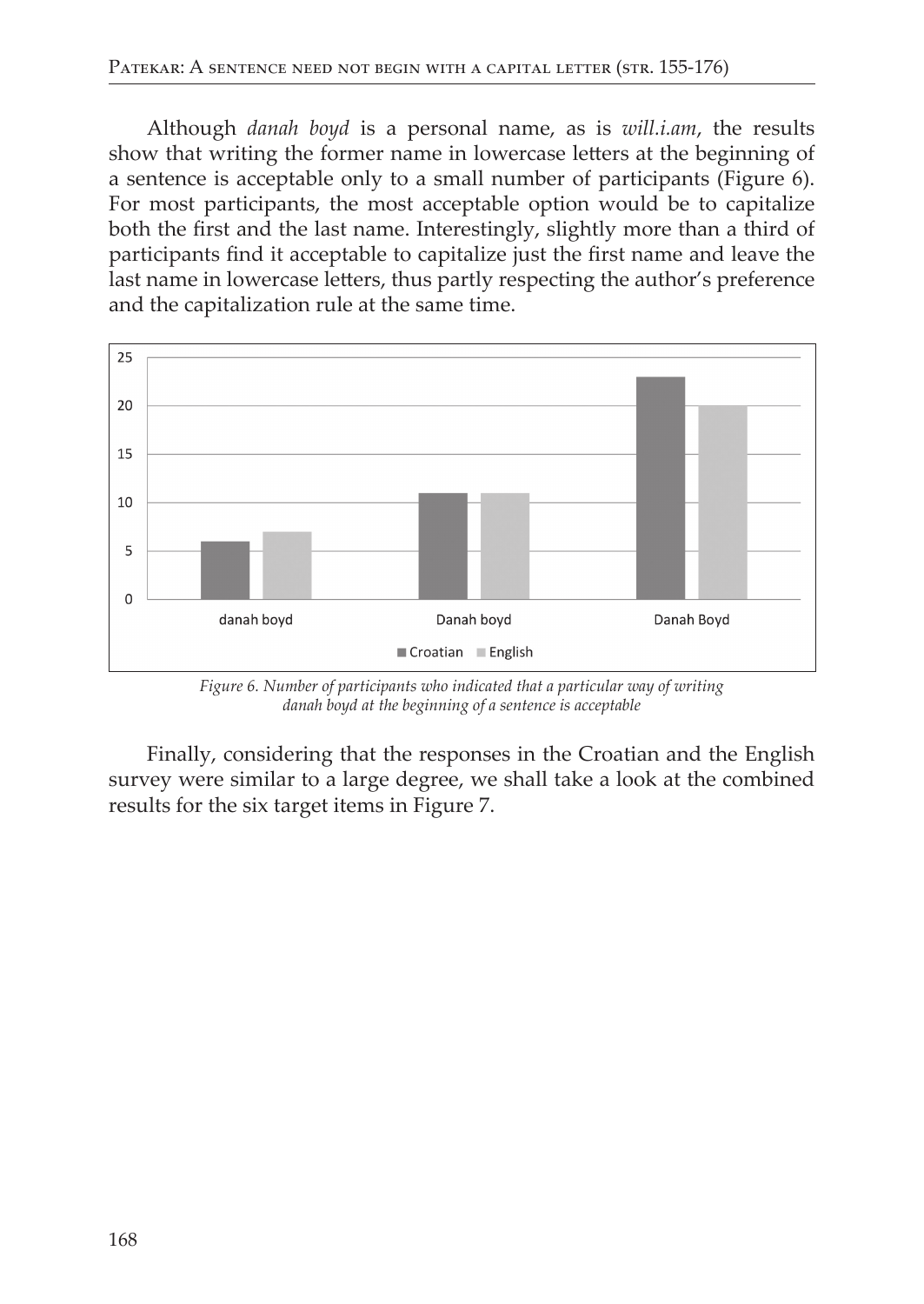

*Figure 7. Combined responses (Croatian and English) on all items*

We see that all of the participants fnd capitalizing *adidas* at the beginning of a sentence acceptable. More than ⅔ of participants fnd capitalizing personal names *will.i.am* and *danah boyd* at the beginning of a sentence acceptable. Regarding the intercapped words (*pH*, *iPhone*, *eBay*), writing them with the initial lowercase leter at the beginning of a sentence is acceptable to around ¾ of participants.

Thus, it appears that the participants, 21-year-old college students, are more open to the idea of starting a sentence with a lowercase letter in case of intercapped words (*pH*, *iPhone*, *eBay*) as opposed to all-lowercase words (*adidas*, *will.i.am*, *danah boyd*). Comments by several participants may provide us with some reasons for this discrepancy:

- (1) "I realized that if it is a word like eBay or iPhone, where there is a capital letter in the middle of the word, I find it acceptable for a sentence to start with a lowercase letter. However, if the whole word is lowercase it just seems wrong for the sentence to start with a lowercase letter."
- (2) "For some reason, some things are naturally spelled with lowercase, such as iPhone, but I feel that whenever it is a person, it is weird for it to be started by lowercase, such as the last one – Danah Boyd."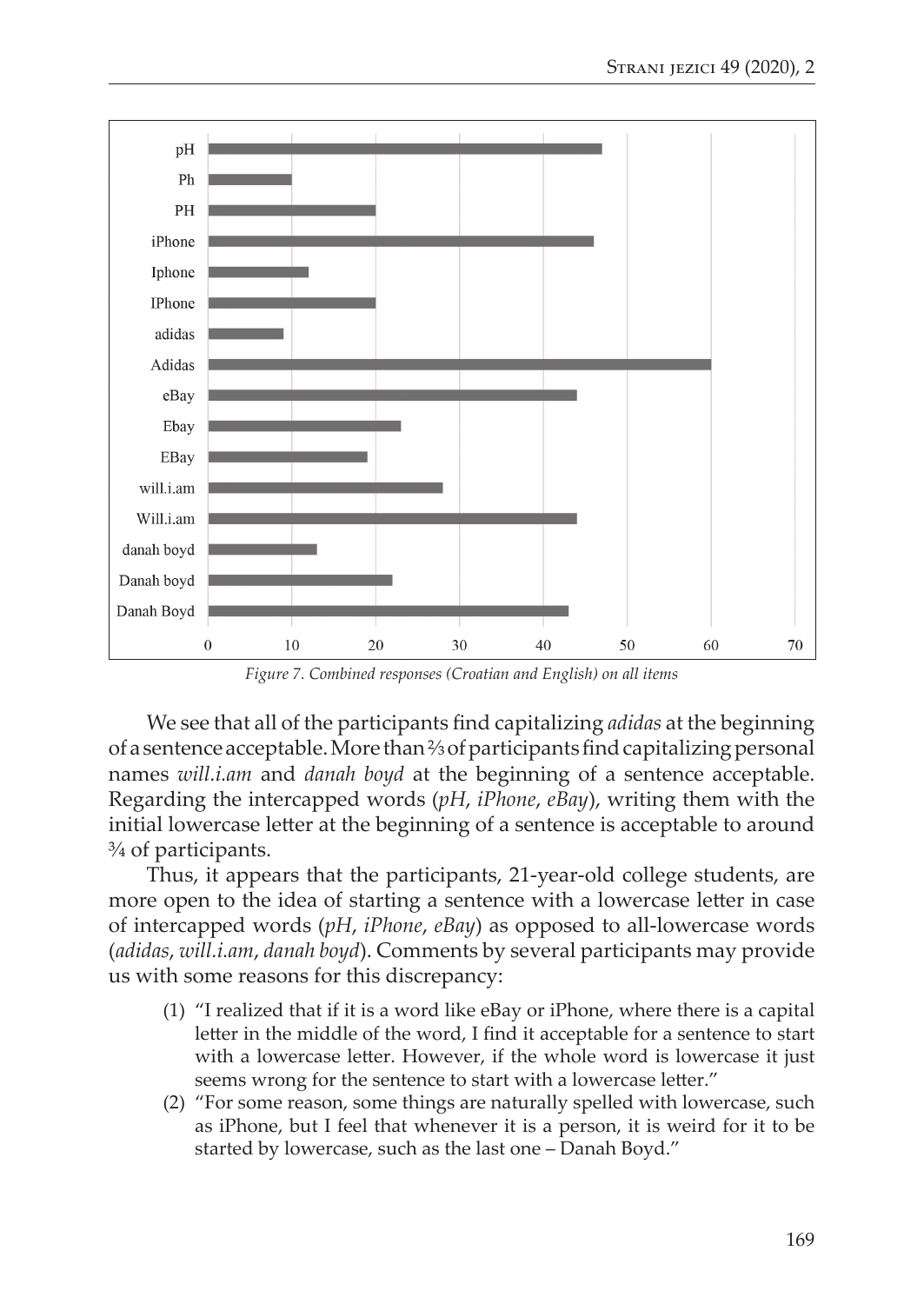- (3) "In my case, I see the way I choose when it's OK to have a lowercase letter at the beginning of a sentence depends on how the word looks, for example, if it is a name of a person I find it unusual to see it written in lowercase letter, but then again, if someone chose it like that, I respect that. On the other hand, the names of companies and products and abbreviations that have been spelled like that for a long time look good to me, regardless of the fact that the letter at the beginning of the sentence is in lowercase." (Translated from Croatian.)
- (4) "iPhone like eBay just seems more natural to see it written as a 'brand' than capitalizing it on your own, it just looks more normal." (Translated from Croatian.)
- (5) "Adidas is the name of the brand and I honestly didn't think of the company spelling it in lowercase letters but it looks 'cooler' in lowercase letters on apparel but in the text I would capitalize it." (Translated from Croatian.)

The reason, thus, may be that the intercapped words do have a capital letter in them, which might make such words more visually acceptable at the beginning of a sentence in contrast with words in all lowercase letters. Another reason may be that brands are simply perceived differently than other proper nouns, especially names.

In view of personal names, there were two insightful comments that point to the issue of respecting the name-bearer's preference.

- (6) "For the names of individuals, for example, I made decisions using the idea that, if this is someone's choice to be referred to with in such a manner, then we should respect their decision, especially in cases where there is the artist's freedom to choose their artistic names."
- (7) "I really think this is a thing of huge importance to any language. Should we respect the freedom of scientists and artist, in terms of calling themselves creative names more than we respect the grammar of a language? Does respecting one means rejecting the other?"

Indeed, as Einsohn (2006) wisely noted, while most authors do not care much for capitalization, there are those for whom capitalization "is not merely a matter of typography but an issue of according or denying status to a term" (p. 152). Similarly, a person may feel quite strongly about the initial lowercase letter in their name. For example, danah boyd has a page dedicated to explaining her choice of lowercase letters (boyd, n.d.), and brian d foy, a publisher and editor, has a style guide page regarding how his name should be dealt with in writing (foy, n.d.).

In this context it is interesting to note that twice as many participants find it acceptable to write will.i.am in contrast to danah boyd in lowercase letters at the beginning of a sentence. This may be because the participants are more familiar with the identity of will.i.am than danah boyd, or the fact that the first name consists of one word and the second of two words. It could also be that will.i.am is already "extravagant" enough with the periods within the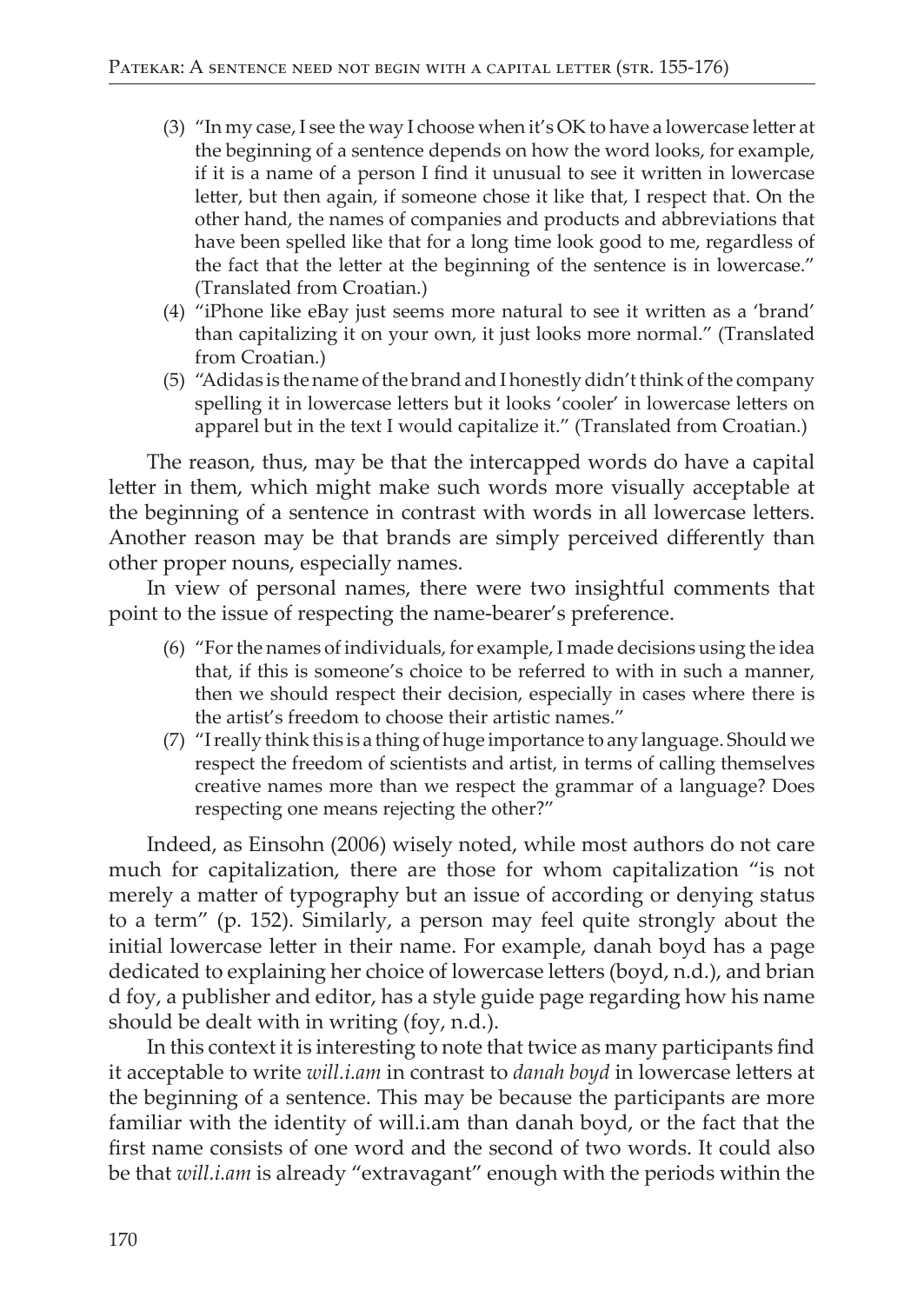name, while *danah boyd* seems like a more common name and should thus follow the "common" rules.

Another thought-provoking point is that a third of participants fnd it acceptable to capitalize the frst name but leave the last name in lowercase letters for *danah boyd*, hence *Danah boyd*. This is perhaps an attempt to reconcile two rules – the one that allows for personal names to be writen in lowercase letters (e.g. Ritter, 2003; The Chicago Manual of Style, 2017; Trask, 1997), respecting thus the person's preference, and the fundamental rule of capitalizing the frst leter in a sentence (note that this way of writing the researcher's name did not show up in corpus analysis).

Finally, one participant made what at first appears to be a valid point in favor of capitalizing the first letter at the beginning of a sentence:

(8) "But, for example, the word *house* is also writen in lowercase leters, but when it is at the beginning of a sentence it is writen *House* because those are the grammar rules that a sentence starts with a capital letter, so I believe that in this case it should be the same." (Translated from Croatian.)

However, we should not forget that *house* is not like the other words in the study as it is not a proper noun. We have established that proper nouns with an initial lowercase letter already have a special treatment within the sentence, unlike the word *house*.

At this point we would like to return to an indication of a patern that emerged in the survey results based on the diference in languages. More participants in the English survey in contrast to those in the Croatian survey were open to the idea of starting a sentence with a lowercase letter when it comes to the words *pH*, *iPhone*, *eBay*, and *danah boyd*. Sometimes this diference is slight but other times it is quite noticeable. There is a possible explanation for this. The participants' L1 is Croatian, which could mean that they are more familiar with the Croatian capitalization rules and thus more certain that a sentence needs to start with a capital leter without exception. However, the survey did not test the participants' knowledge of rules; rather, it examined their attitudes in terms of what they find acceptable, which was clearly explained in the survey. Nonetheless, even though they were not tested on rules, the participants, being perhaps more familiar with the rules in Croatian, might have perceived Croatian as being more regulated in this regard than English, fnding thus the lowercase leter at the beginning of a sentence acceptable in fewer cases in Croatian than in English.

#### **5.** *GENERAL DISCUSSION*

Literature review has shown that rules regarding the initial lowercase leter of proper nouns and abbreviations and placing such words at the beginning of a sentence difer in handbooks and style guides, in both Croatian and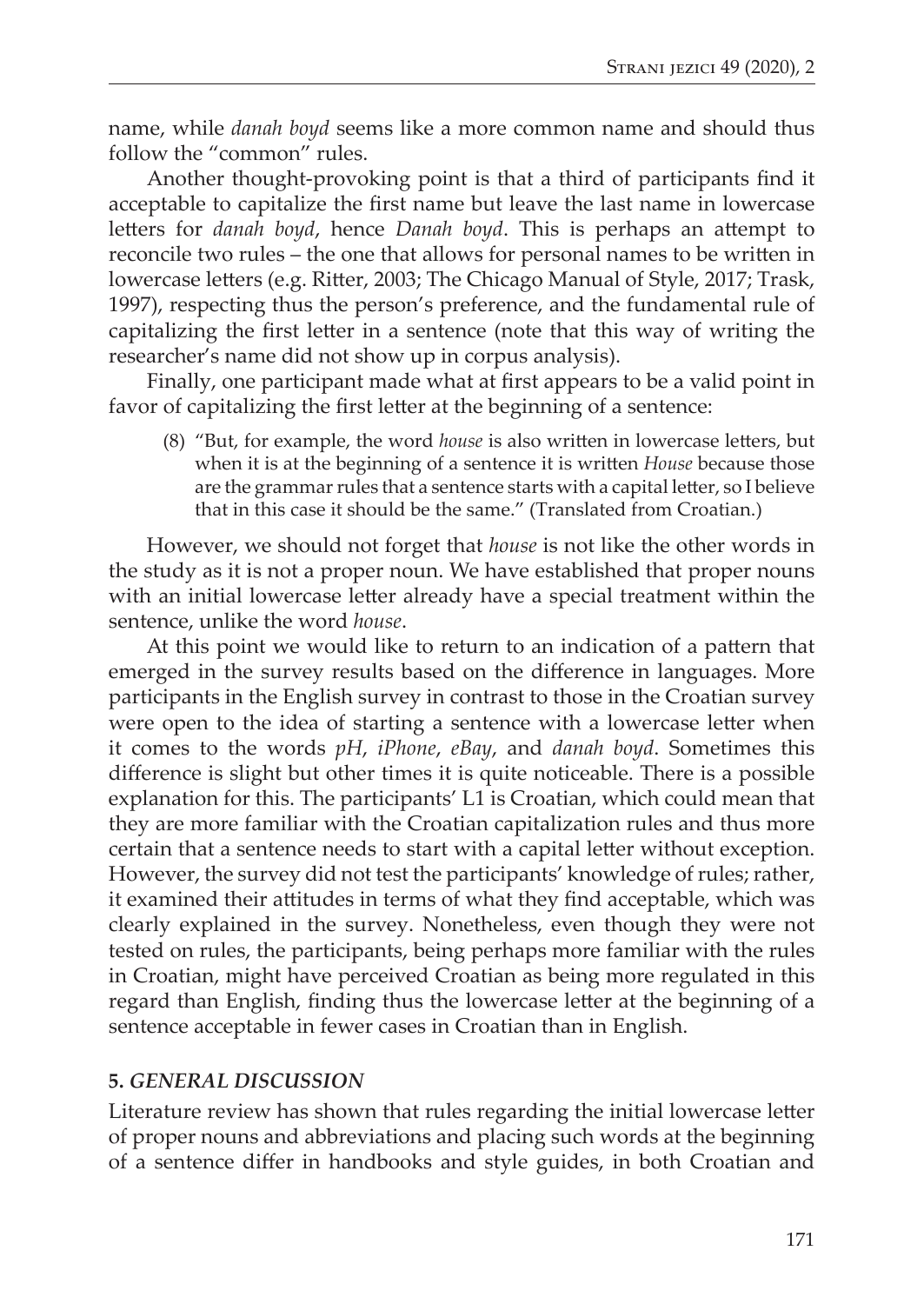English. Regardless of the language, most of the analyzed handbooks do not address the matter at all, and those few that do, seem to be inconsistent when it comes to the rule governing the initial letter of the word at the beginning of a sentence. Thus, Jozić (2013) explicitly allows for *e*-words to start a sentence, but does not mention *i*-words, to which they do grant special status as proper nouns written with a lowercase letter. APA Publication Manual (American Psychological Association, 2020) does not provide an explanation why van de is alright at the beginning of a sentence, but not eBay or an abbreviation with an initial lowercase letter. For Walsh (2004), eBay is acceptable, but not k. d. lang, and neither at the beginning of a sentence. The Chicago Manual of Style (2017) is the only one that offers an explanation of its different treatment of initial lowercase and all lowercase proper nouns - the capital letter in intercapped words indicates it is a proper noun. Hence, the latter type can be written thus at the beginning of a sentence. And while CMOS states that the spelling of personal names should be respected, it warns that most editors will capitalize the personal name at the beginning of a sentence or reword the sentence. Seeing that editors follow manuals and guides, it is unclear why CMOS engages in circular reasoning ("you should not do it because it is not done") instead of setting the rule clearly.

In response to the research question from Study I, "How frequently do select words with an initial lowercase letter appear at the beginning of a sentence in the original form and with an uppercase letter in the Croatian and the English corpus?", we found that intercapped words with an initial lowercase letter (iPhone in the Croatian corpus and iPhone and eBay in the English corpus) appear more frequently in that form at the beginning of a sentence in comparison to lowercased personal names, which tend to be written with an uppercase letter.

In response to the research questions from Study II, "Which spelling of select words with an initial lowercase letter do the participants find more acceptable when the word is at the beginning of a sentence?" and "What reasons lie behind the participants' acceptability judgments?", we found that intercapped words are treated differently from lowercased words in that more participants find it acceptable to use the initial lowercase letter at the beginning of a sentence in case of the former. Some participants explained that intercapped words, brand names, simply "seem more natural" and that they have become accustomed to them being spelled with an initial lowercase letter

We recognize several limitations of our research. In view of the first study, the Croatian corpus was built on web texts from 2013 and the English corpus on web texts from 2015, meaning that they do not perhaps accurately reflect contemporary usage, which might show a different trend. In addition, only six items were included in the analysis, as was the case in the second study.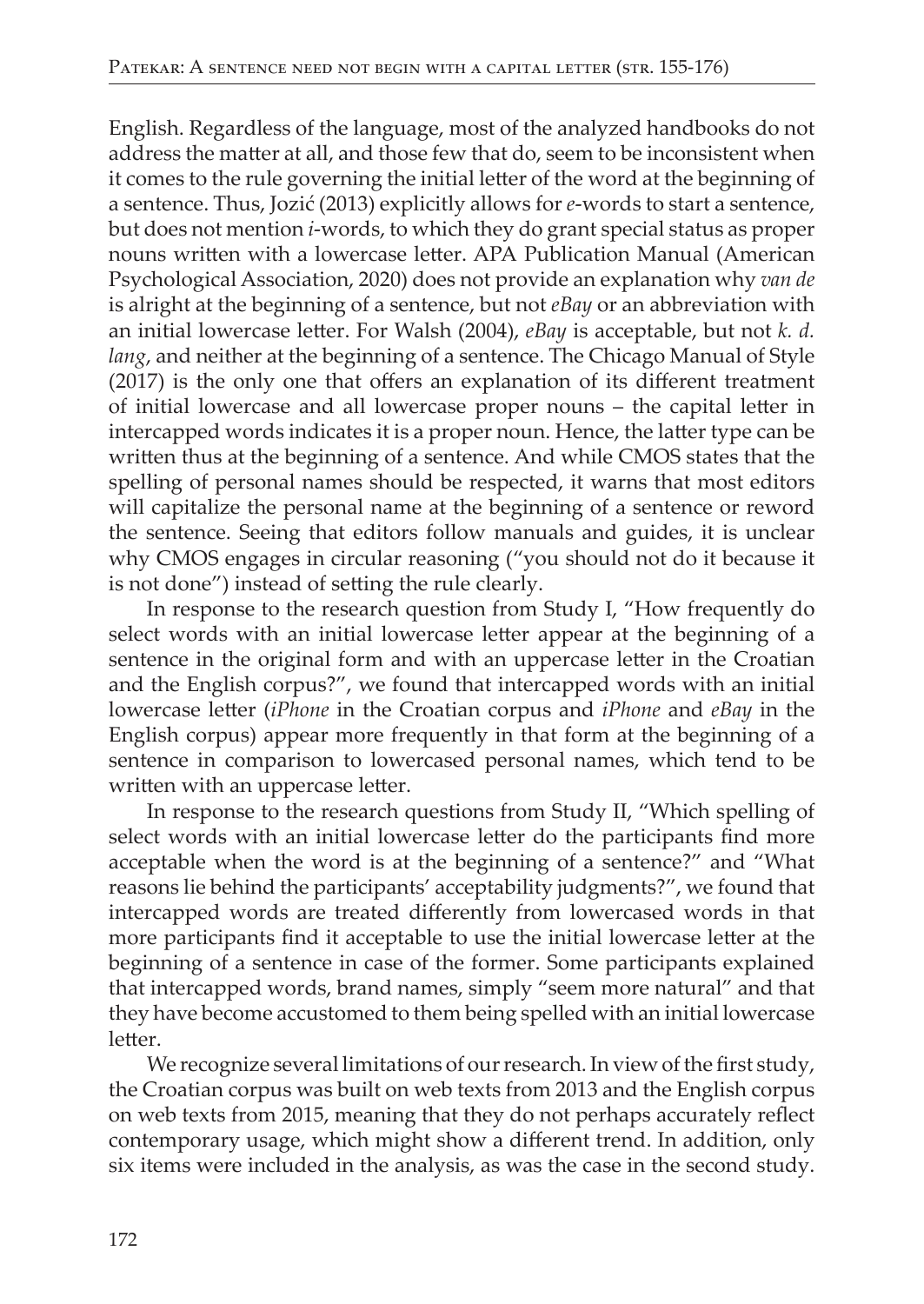Furthermore, pertaining to the second study, the sample size is modest and includes only students, and other levels of formality were not explored, such as whether the practice of not capitalizing the frst leter at the beginning of a sentence is present or would be acceptable in, for example, very formal texts such as journal articles.

Despite the limitations, we believe that our fndings are relevant and that they have implications for orthography development. Hence, based on literature review, corpus analysis, and survey results, we propose the following:

1) The Croatian orthography handbook (Jozić, 2013), which already allows for *e*-words with an initial lowercase leter to be placed at the beginning of a sentence, should expand this rule to include other intercapped proper nouns and abbreviations, such as *pH*, *eBay*, *iPhone* etc. (There are Croatian companies with intercapped names as well, such as *iService* and *iKlinika*.)

2) The rule regarding not capitalizing intercapped words at the beginning of a sentence should be recognized in English as well, as is already explicitly stated in The Chicago Manual of Style (2017).

Regarding words writen in all lowercase leters, whether company or personal names, we cannot make a proposal based on evidence gathered in this study. However, we will elaborate on our stance on the mater. We believe that because these words are already given special treatment within a sentence (e.g. Riter, 2003; The Chicago Manual of Style, 2017; Trask, 1997), there is no valid reason for their status to change depending on their position in a sentence. If an exception has been made for words like *iPhone* and *eBay*, then we must understand that a precedent has been set that a sentence need not begin with a capital letter. This, in turn, opens the door for other words with an initial lowercase letter to claim their position at the beginning of a sentence.

Furthermore, if lowercased names are to be respected within a sentence, as is called for in several orthography handbooks and style guides, but capitalized at the beginning of a sentence, as advocated in most handbooks and guides, and suggested by the results of our research, what would happen with a name like *danah boyd* – would it be writen *Danah boyd* or *Danah Boyd*? What rule would justify capitalizing *boyd* in that case, since it is not the first word in a sentence? Next, based on what can we grant *iPhone* the right to keep its lowercase *i* at the beginning of a sentence but take that right away from *bell hooks*? This surely cannot be based on the subjective impression that one looks beter than the other. We must also take into account that as our online identities begin to gradually permeate our "real" lives, identities and usernames from social media platforms will enter other discourses and genres. Seeing that usernames are often and purposefully writen in lowercase, such as *ann belle* or *side\_kick5*, capitalization rules will need to accommodate these new types of proper nouns.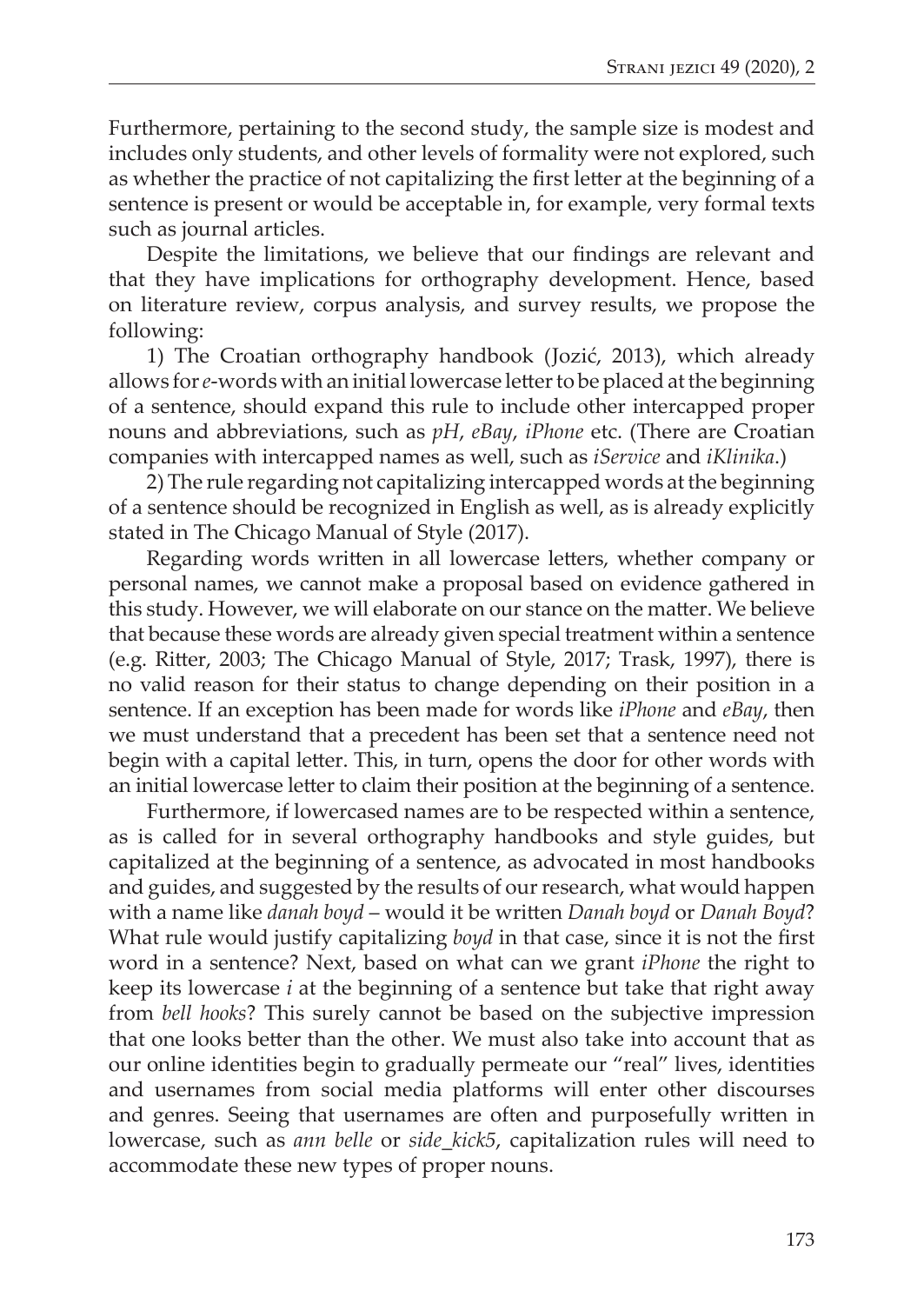Finally, our stance not to capitalize proper nouns in all lowercase letters at the beginning of a sentence might be countered with questions about the readability of sentences that start with a lowercase letter. However, if the findings from orthographic processing studies referred to in literature review are not taken into account for the treatment of intercapped or lowercased proper nouns within a sentence, they can hardly be used as an argument for capitalizing such words at the beginning of a sentence; after all, the previously mentioned orthographic processing studies were done at word, not sentence level.

#### **6. CONCLUSION**

Our research, based on literature review and two studies, has found that rules and practices regarding starting a sentence with a proper noun or an abbreviation with an initial lowercase letter vary in Croatian and English.

In terms of rules, they are anything but systematic or comprehensive. In Croatian, only e-words are allowed to keep the initial lowercase letter at the beginning of a sentence. In English, the rules differ from one style guide to the other, with most guides not addressing the issue at all when it comes to starting a sentence. APA Publication Manual and CMOS are the only ones that do explicitly allow the initial lowercase letter at the beginning of a sentence in certain cases.

Corpus analysis has shown that practices also vary, but the emerging pattern is that intercapped words such as *iPhone* or *eBay* are found more frequently with an initial lowercase letter at the beginning of a sentence than their capitalized counterparts. The opposite is true for lowercased proper nouns, personal names danah boyd and will.i.am, which are found capitalized at the beginning of a sentence more frequently than not.

The discrepancy between intercapped words and lowercased personal names has surfaced in the survey as well. The participants find it more acceptable to leave intercapped words (brand names) lowercased, while they prefer to capitalize otherwise lowercased proper nouns (personal names) at the beginning of a sentence.

The limitations of the study point to the need for further research that would be based on more recent corpora, more target items, different types of texts, and participants of different ages and occupations. Further research should also explore more thoroughly the reasons behind the participants' choices. Finally, it might be a good idea to study intercapped words separately from other lowercased words, as well as to research proper nouns separately from abbreviations.

To conclude, writing in the digital age may require reimagining some centuries old punctuation and capitalization rules. Writing is no longer an exclusive and highly formal endeavor, but an integral part of our daily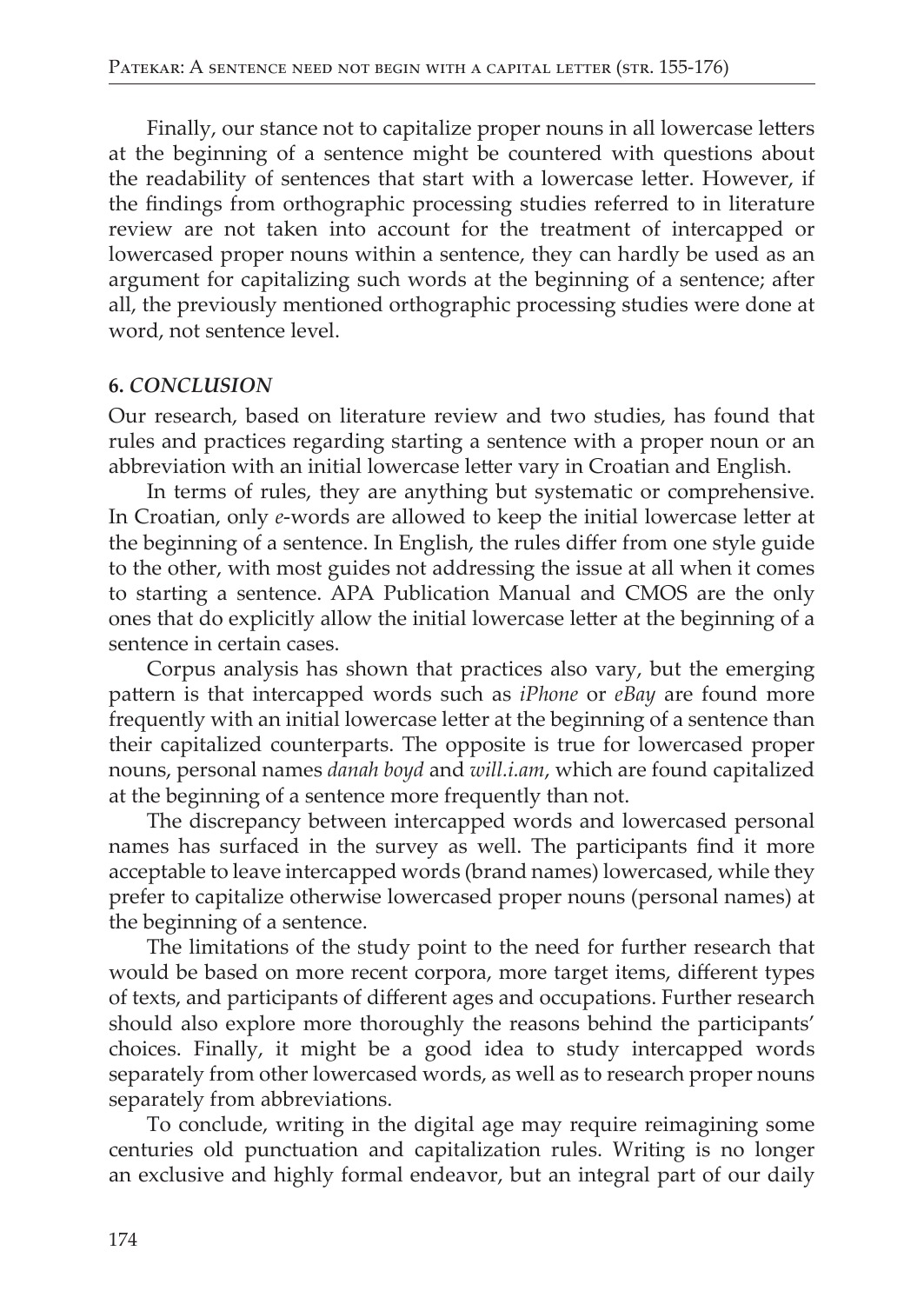communication – through messages, posts, comments we have come to write more and more often. This communication is understandably informal, but it is certain that some of the (orthographic) practices we engage in are bound to afect formal writing as well.

Although breaking one of the fundamental rules of writing, starting a sentence with a capital letter, might be perceived as a sign of falling standards, we should not forget that language change is inevitable – it has not spared any aspect of language thus far, so we may expect a more lenient approach to capitalization as well. The capital leter will not go away any time soon, but now and then a word with an initial lowercase leter will fnd itself heading a sentence.

#### *REFERENCES*

- American Psychological Association (2020) *Publication Manual of the American Psychological Association* (7th edition). [Electronic edition.] Washington: American Psychological Association.
- Anić, V. & Silić, J. (2001) *Pravopis hrvatskoga jezika*. Zagreb: Novi Liber i Školska knjiga.

Babić, S. & Moguš, M. (2011) *Hrvatski pravopis*. Zagreb: Školska knjiga.

- Badurina, L., Marković, I. & Mićanović, K. (2008) *Hrvatski pravopis*. Zagreb: Matica hrvatska.
- Baranick, J. (2014) *Kiss My Asterisk*. [Electronic edition.] New York: Skyhorse Publishing.
- Burchfeld, R. W. (1998) *The New Fowler's Modern English Usage* (revised 3rd edition). Oxford: Oxford University Press.
- Coltheart, M., Rastle, K., Perry, C., Langdon, R. & Ziegler, J. (2001) DRC: A dual route cascaded model of visual word recognition and reading aloud. *Psychological Review* 108 (1), 204–256. doi:10.1037/0033-295x.108.1.204
- Crystal, D. (2004) *The Language Revolution*. [Electronic edition.] Cambridge: Polity Press.
- Crystal, D. (2005) *The Cambridge Encyclopedia of the English Language* (2nd edition). Cambridge: Cambridge University Press.
- Crystal, D. (2006a) *The Fight for English. How Language Pundits Ate, Shot, and Left*. Oxford: Oxford University Press.
- Crystal, D. (2006b) *Language and the Internet* (2nd edition). Cambridge: Cambridge University Press.
- Crystal, D. (2012) *Spell It Out: The Curious, Enthralling, and Extraordinary Story of English Spelling*. London: Profle Books.
- Crystal, D. (2015) *Making a Point: The Persnickety Story of English Punctuation*. [Electronic edition.] London: Profle Books.
- Davis, C. J. (2010) The spatial coding model of visual word identifcation. *Psychological Review* 117 (3), 713–758. doi:10.1037/a0019738
- Einsohn, A. (2006) *The Copyeditor's Handbook* (2nd edition). Berkeley: University of California Press.
- Grainger, J., Rey, A. & Dufau, S. (2008) Leter perception: From pixels to pandemonium. *Trends in Cognitive Sciences* 12, 381–387. doi:10.1016/j.tics.2008.06.006
- Jozić, Ž. (Ed.) (2013) *Hrvatski pravopis*. Zagreb: Institut za hrvatski jezik i jezikoslovlje.
- Lovinger, P. W. (2002) *The Penguin Dictionary of American Usage and Style*. Hardmondsworth: Penguin Reference.
- Manser, M. & Curtis, S. (2002) *Penguin Writer's Manual*. London: Penguin Books.
- Martin, N. & Davis, J. C. (2019) Evidence from masked-priming that initial identifcation of brand names is via abstract leter identities. *British Journal of Psychology* 110, 745–768. doi:10.1111/ bjop.12362
- McCulloch, G. (2019) *Because Internet. Understanding the New Rules of Language*. [Electronic edition.] New York: Riverhead Books.